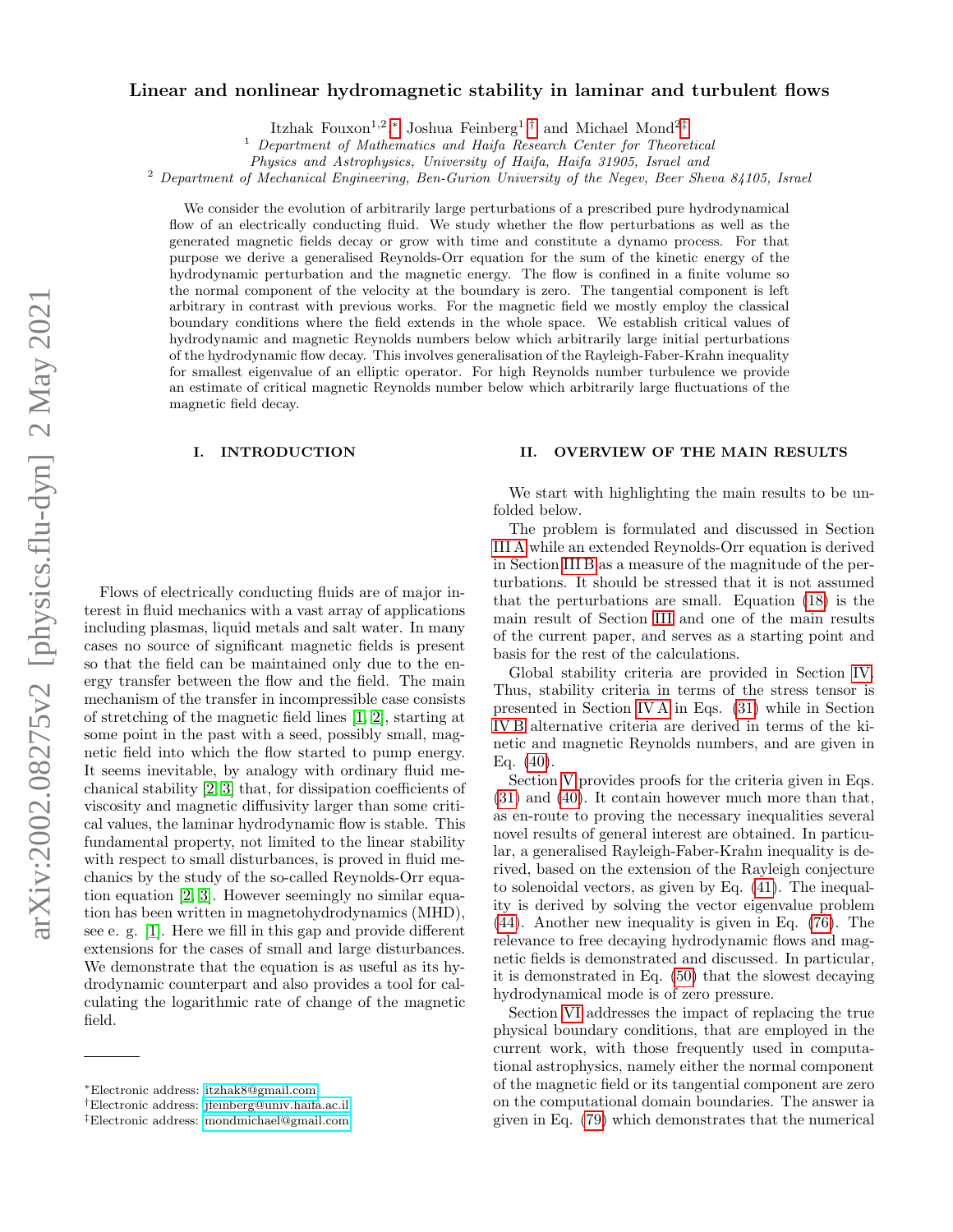boundary conditions slightly underestimate the value of the electric diffusivity needed for stabilising the system.

Section [VII](#page-12-0) is devoted to the derivation of the lower threshold on the magnetic Reynolds number for the turbulent flow where the kinetic Reynolds number is high. The threshold, below which the magnetic field of arbitrary initial magnitude decays, is obtained by the requirement of self-consistency of assumption of the magnetic field growth. The next Section studies the growth of magnetic field in turbulence in the kinematic regime where the magnetic field is small and can be neglected in the Navier-Stokes equations. We introduce refinements of Childress and Backus bounds. These are of interest already in the case of laminar flow. In the case of turbulence, using the assumption that the magnetic field spectrum is separable, we provide a detailed estimate on the growth exponent. Conclusions Section summarizes the main results of the work and Appendix provides some technical details of the calculations.

# <span id="page-1-1"></span>III. ENERGY EQUATION FOR NON-LINEAR DYNAMO PROBLEM

Magnetic disturbances of large and small magnitudes must be distinguished. For small initial disturbances the Lorentz force that describes the impact of the magnetic field on the flow is negligible. Therefore the hydrodynamic flow initially obeys closed evolution which is independent of the magnetic field. The evolution of the magnetic field is passive. It is described by the induction equation which is linear in the field and resembles the linearised Navier-Stokes equations from the usual stability problem of the hydrodynamic flow. The question of whether the field grows, eventually creating a large Lorentz force that can no longer be neglected, is studied by the kinematic dynamo problem. However, even if it is found that the magnetic field decays, this does not guarantee that the hydrodynamic flow, defined here as the flow with zero magnetic field, is realised. The linear stability of small initial perturbations guarantees only that the magnetic field decays at large times, allowing for growth at intermediate times where the field can become so large as to produce significant impact on the flow and lead to a non-linear instability [\[4\]](#page-17-3). Thus linear stability analysis is incomplete even in the case of small initial perturbations of the magnetic field. If the initial disturbances are already large, non-linear instability can occur directly. We start from the study of this non-linear or global stability.

## <span id="page-1-0"></span>A. Magnetohydrodynamic equations and admissible fields

We consider the magnetohydrodynamic (MHD) equations of incompressible flow  $v$  coupled to the (rescaled) solenoidal magnetic field  $\mathbf{B}$ , see e.g. [\[2\]](#page-17-1),

<span id="page-1-2"></span>
$$
\partial_t \mathbf{v} + (\mathbf{v} \cdot \nabla) \mathbf{v} = -\nabla p + \nu \nabla^2 \mathbf{v} + (\mathbf{B} \cdot \nabla) \mathbf{B} + \mathbf{f}, \quad (1)
$$
  

$$
\partial_t \mathbf{B} + (\mathbf{v} \cdot \nabla) \mathbf{B} = (\mathbf{B} \cdot \nabla) \mathbf{v} + \eta \nabla^2 \mathbf{B}, \quad \nabla \cdot \mathbf{v} = 0.
$$

The flow is driven by the body forces  $f$  and/or boundary condition with a prescribed flow at the boundary of the region  $S$ . The fluid density is set to one so that  $p$ is the sum of the hydrodynamic and magnetic pressure terms,  $\nu$  is the kinematic viscosity and  $\eta$  is the magnetic diffusivity. We assume that the fluid occupies a fixed finite domain with volume  $V$  so that normal component of the fluid velocity  $v_n \equiv \boldsymbol{v} \cdot \boldsymbol{\hat{n}}$  is zero on S, where  $\boldsymbol{\hat{n}}$  is the outward-pointing normal. In the domain's exterior  $V'$  there is no electric current and the magnetic field is potential,  $\nabla \times \mathbf{B} = 0$ . The remaining boundary conditions are continuity of the solenoidal field  $\boldsymbol{B}$  across  $S$  and the requirement that  $r^3B$  is bounded in the whole space. These boundary conditions for Eqs. [\(1\)](#page-1-2) lead to a unique solution of Maxwell's equations [\[5\]](#page-17-4).

We consider a constraint on the admissible initial conditions for Eqs. [\(1\)](#page-1-2) otherwise understood as the characterisation of the functional spaces to which  $v$  and  $B$ belong. The only general constraint on  $v$  is that it is solenoidal and equals the prescribed boundary condition on  $S$ . The constraint on admissible  $B$  that could serve as a possible initial condition for Eqs. [\(1\)](#page-1-2) is more delicate. The field continuity on S gives the requirement that the limiting value of the magnetic field  $\boldsymbol{B}$  on  $S$  approached from inside V equals  $\nabla \phi$  where  $\phi$  is the harmonic potential that provides the magnetic field outside V via  $\mathbf{B} = \nabla \phi$ . This condition can be given an explicit form by observing that  $\phi$ , which we assume to vanish at infinity, is defined uniquely by its normal derivative  $\hat{\boldsymbol{n}} \cdot \nabla \phi(S)$ on the boundary providing the Neumann boundary condition. Therefore, since the problem is linear, then  $\phi(\mathbf{x})$ with  $x$  in  $V'$  must be given by a certain linear integral transformation of the boundary condition:

<span id="page-1-3"></span>
$$
\phi(\boldsymbol{x}) = -\int_{S} G(\boldsymbol{x}, \boldsymbol{x}')B_n(\boldsymbol{x}')dS, \quad B_n \equiv \hat{\boldsymbol{n}} \cdot \nabla \phi(S), \tag{2}
$$

where  $G(\mathbf{x}, \mathbf{x}')$  is the transformation's kernel and  $B_n$  is the normal component of the magnetic field on the surface. The kernel is the fundamental solution (Green's function) of the Laplace equation on  $V'$  with the Neumann boundary condition. Its explicit form is known only for simplest domains, such as the case where  $V$  is a ball, see e.g. [\[6,](#page-17-5) [7\]](#page-17-6). We introduced the minus sign in the definition both since  $B_n$  is the normal derivative with the normal inside  $V'$  (and not outside as is more usual in the definition) and for future convenience. The domain of variation of  $x'$  in  $G(x, x')$  is S though continuation outside S can be considered with no difficulty.

It is useful to observe that the restriction of  $G(\mathbf{x}, \mathbf{x}')$  to x on S is a symmetric function of x and  $x'$ . This can be proved by considering two harmonic functions  $G(\mathbf{x}, \mathbf{x}_1)$ and  $G(\mathbf{x}, \mathbf{x}_2)$  on  $V'$  for arbitrary  $\mathbf{x}_1$  and  $\mathbf{x}_2$  on S. By definition the normal derivatives of these solutions on S are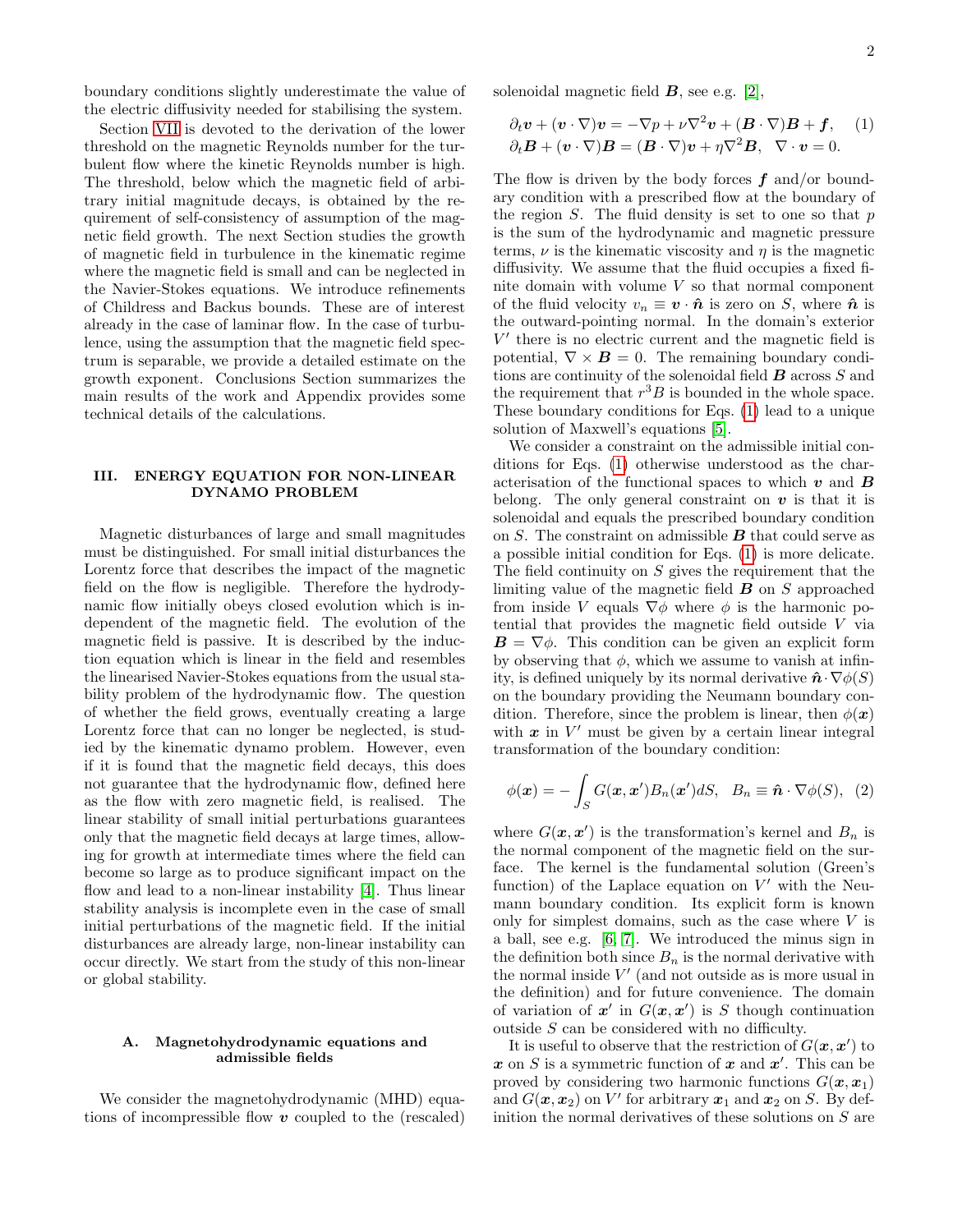surface  $\delta$ -functions concentrated at  $x_1$  and  $x_2$ , respectively. Then using Green's second identity is readily seen to give  $G(\boldsymbol{x}_2, \boldsymbol{x}_1) = G(\boldsymbol{x}_1, \boldsymbol{x}_2)$  proving the symmetry.

The Green's function  $G(\mathbf{x}, \mathbf{x}')$  can be continued with no difficulty to  $x$  in  $V$ , see e.g. the explicit formulas for the ball in [\[6,](#page-17-5) [7\]](#page-17-6). Therefore the representation of the potential given by Eq. [\(2\)](#page-1-3) also provides an explicit continuation of  $\phi$  inside V. The continuation is strongly non-unique and yet it is useful for calculations, see [\[5\]](#page-17-4) and below. The continuation's details are irrelevant in the final formulas.

The Green's function provides insight into the magnetic field energy  $E_e$  contained outside the flow domain. Thus, expressing  $B^2$  in V' as  $B^2 = \nabla \cdot (\phi \nabla \phi)$  we obtain:

<span id="page-2-2"></span>
$$
E_e \equiv \int_{V'} \frac{B^2}{2} dx = \frac{1}{2} \int_{V'} \nabla \cdot (\phi \nabla \phi) dx = -\frac{1}{2} \int_S \phi B_n dS
$$
  
= 
$$
\frac{1}{2} \int B_n(\mathbf{x}) G(\mathbf{x}, \mathbf{x'}) B_n(\mathbf{x'}) dS dS'.
$$
 (3)

Thus for arguments on the surface the symmetric function  $G(\mathbf{x}, \mathbf{x}')$  can be interpreted as the "potential" energy of interaction of different surface parts. It is seen from the last equation that  $G(\mathbf{x}, \mathbf{x}')$ , restricted to arguments on the surface, is a positive definite symmetric kernel. In other words it is a real Hermitian operator with positive eigenvalues which might be of use in some applications.

Differentiating  $\phi$  as given by Eq. [\(2\)](#page-1-3), and employing the continuity of  $\bf{B}$  across  $\bf{S}$  produce an expression for the tangential components of **B** on S via  $B_n(S)$ 

<span id="page-2-1"></span>
$$
B_i(S) = -\left(\int_S \frac{\partial G(\boldsymbol{x}, \boldsymbol{x}')}{\partial x_i} B_n(\boldsymbol{x}') dS\right)_{\boldsymbol{x} \to S}, \qquad (4)
$$

where the limit is taken from  $V'$ . This equation gives a constraint on the limiting values of  $B(S)$  approached either from  $V$  or  $V'$ . It provides the tangential components of  $\mathbf{B}(S)$  via the normal component  $B_n(S)$ . Conversely, given a vector field  $\bf{B}$  defined on  $V$  and obeying Eq. [\(4\)](#page-2-1) we can construct admissible solution for  $B$  in the whole space by continuing **B** to V' via  $\mathbf{B} = \nabla \phi$  and Eq. [\(2\)](#page-1-3). It is readily seen by multipole-type expansion of  $G(\mathbf{x}, \mathbf{x}')$ in Eq.  $(2)$  that at large  $x$  we have in the leading order

$$
\phi(\boldsymbol{x}) \sim -\int_{S} x_i' \frac{\partial G(\boldsymbol{x}, \boldsymbol{x}')}{\partial x_i'}|_{\boldsymbol{x}'=0} B_n(\boldsymbol{x}') dS,\tag{5}
$$

where we used that  $\int_{S} B_n(x') dS = 0$  by  $\nabla \cdot \mathbf{B} = 0$ . The behavior of Green's function at large distances implies that the resulting **B** obeys the condition that  $r^3B$  is bounded in the whole space, thus finishing the construction of globally admissible B.

The above observations allow to confine the theoretical and numerical studies to  $V$ , by using the no-slip boundary condition for  $v$ , as well as the boundary condition [\(4\)](#page-2-1) for  $\bf{B}$ , on  $\bf{S}$ . For instance in the case where  $\bf{V}$  is a ball, which provides a reasonable description of the liquid core of the earth and other cores, we can use Eq. [\(4\)](#page-2-1), with explicit formula for  $G(\mathbf{x}, \mathbf{x}')$  provided in [\[6,](#page-17-5) [7\]](#page-17-6), as

the boundary condition on  $\bf{B}$  and confine the study to  $\bf{V}$ . For simulations of generic domains numerical generation of  $G(\mathbf{x}, \mathbf{x}')$  would be needed.

The setting provided by Eqs. [\(1\)](#page-1-2), and the boundary conditions that are laid out below it, describes situations similar to conducting liquid in the core of the earth and a number of astrophysical situations. However, numerical simulations are often confined to the volume of the fluid  $V$  and use a different set of boundary conditions on B. Periodic boundary conditions are used often and they in fact simplify the calculations below. Other boundary conditions in use are zero normal or tangential components of the magnetic field on S. We will perform the calculations by using the framework described after Eqs. [\(1\)](#page-1-2) which is probably more reasonable physically. Then we will comment how the calculations change for the periodic or other boundary conditions in the simulations.

### <span id="page-2-0"></span>B. Perturbation magnitude

The MHD equations allow for a purely hydrodynamic flow solution,  $\mathbf{B} \equiv 0$ , where the flow  $\mathbf{v}_0$  and the pressure  $p_0$  solve the incompressible Navier-Stokes equations

<span id="page-2-4"></span>
$$
\partial_t \boldsymbol{v}_0 + (\boldsymbol{v}_0 \cdot \nabla) \boldsymbol{v}_0 = -\nabla p_0 + \nu \nabla^2 \boldsymbol{v}_0 + \boldsymbol{f}, \ \ \nabla \cdot \boldsymbol{v}_0 = 0.6
$$

We are searching for a condition that guarantees that any initial disturbance  $v(t = 0)$  and  $B(t = 0)$ , whose evolu-tion is governed by Eqs. [\(1\)](#page-1-2), decays to  $v_0$ . The linear stability analysis does not apply since the disturbances are not assumed to be small. We observe that  $u = v - v_0$ obeys

$$
\partial_t \mathbf{u} + (\mathbf{v} \cdot \nabla) \mathbf{u} + (\mathbf{u} \cdot \nabla) \mathbf{v}_0 = \nabla (p_0 - p) + \nu \nabla^2 \mathbf{u}
$$
  
+  $(\mathbf{B} \cdot \nabla) \mathbf{B}; \quad \mathbf{u}(S) = 0, \quad \nabla \cdot \mathbf{u} = 0.$  (7)

Scalar multiplication with  $u$  and integration gives for the "kinetic energy" (this is not a true kinetic energy since  $u$  is not a flow however we will often speak of it below as kinetic energy)  $E_{kin} \equiv \int_V u^2 dx/2$  that

<span id="page-2-3"></span>
$$
\dot{E}_{kin} = -\int_{V} (\boldsymbol{u}s\boldsymbol{u} + \nu w^2 + \boldsymbol{B}(\boldsymbol{B} \cdot \nabla) \boldsymbol{u}) \, d\boldsymbol{x},
$$
\n
$$
s_{ik} \equiv \frac{\nabla_i v_{0k} + \nabla_k v_{0i}}{2}, \quad \boldsymbol{w} \equiv \nabla \times \boldsymbol{u}, \tag{8}
$$

where s is the rate-of-strain tensor and we used  $u(S) = 0$ . We introduced the vorticity  $w$  which we sometimes write below explicitly as  $\nabla \times \mathbf{u}$ . We rewrote the dissipation term in the standard way by using the identity  $(\nabla f)^2$  –  $\nabla \cdot ((\boldsymbol{f} \cdot \nabla) \boldsymbol{f}) = (\nabla \times \boldsymbol{f})^2$  that holds for any solenoidal vector field  $f$ . Integration of this identity for  $f = u$ gives  $\int_V (\nabla \tilde{\bm{u}})^2 d\bm{x} = \int_V (\nabla \times \bm{u})^2 d\bm{x}$  due to the condition  $u(S) = 0.$ 

In contrast with the kinetic energy of the fluid, the magnetic energy density is present in the whole space  $V + V'$ . Thus the total energy  $E_m$  is the sum  $E_m =$  $E_i + E_e$  of the interior energy  $E_i \equiv \int_V B^2 dx/2$  and the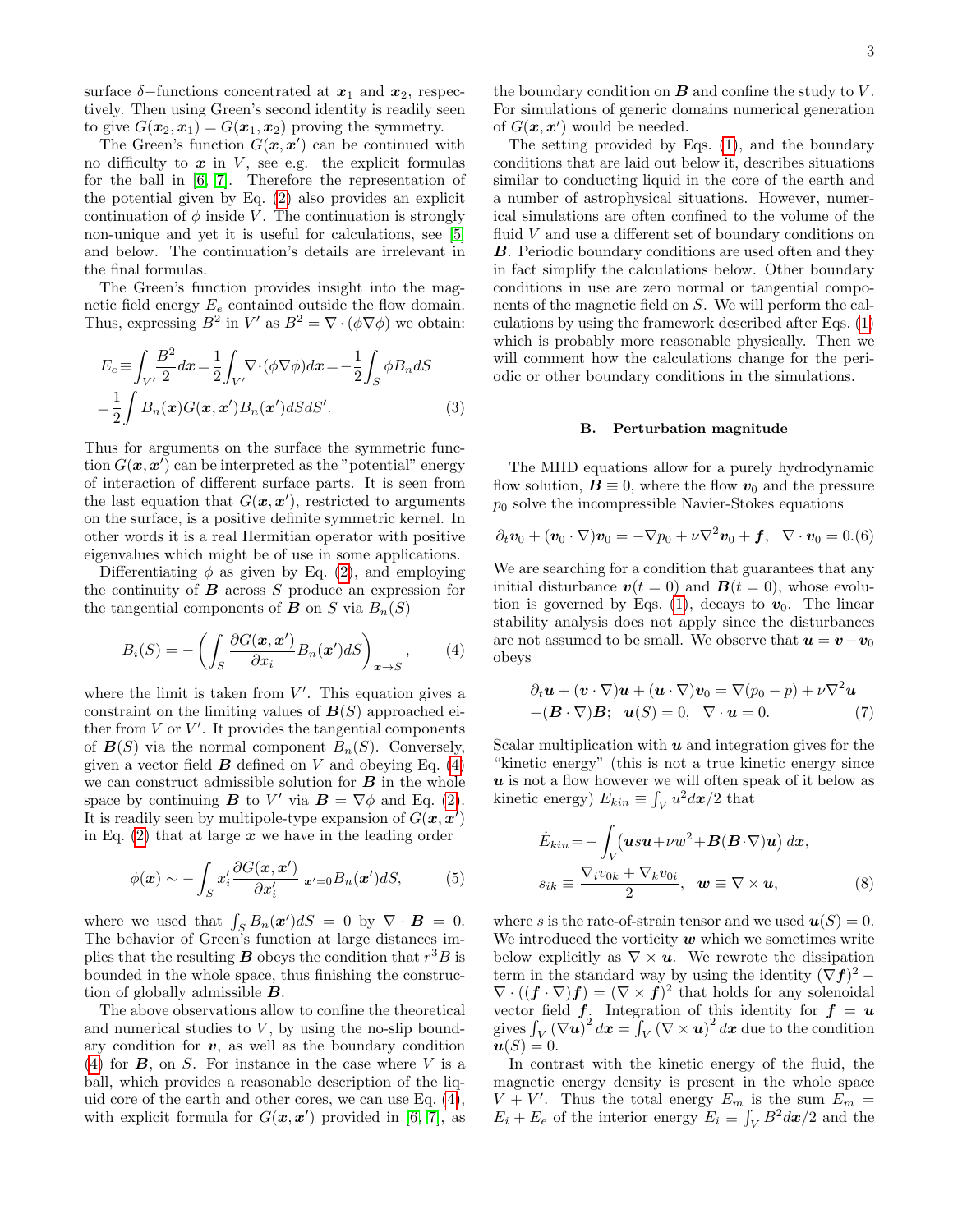exterior energy  $E_e \equiv \int_{V'} B^2 dx/2$ . Calculation of the rate of change of  $E_m$  was done in [\[5,](#page-17-4) [8\]](#page-17-7). Here we reproduce the calculation both for later reference to the equations and because there are some differences. Thus the calculations of [\[8\]](#page-17-7) have been criticized in [\[5\]](#page-17-4) for the unjustified use of Poynting's theorem. Here we perform the calculation along the lines of [\[5\]](#page-17-4) however without assuming  $v(S)$  = 0, we assume only that the normal component is zero, namely  $v_n(S) = 0$ .

Interior energy—It is useful to write the diffusivity term as  $\nabla^2 \mathbf{B} = -\nabla \times \mathbf{j}$  where  $\mathbf{j} \equiv \nabla \times \mathbf{B}$  is the electric current density. We find by using the identity  $\mathbf{B} \cdot (\nabla \times$  $j = \nabla \cdot (j \times B) + j^2$  that the rate of change of the magnetic energy contained inside the volume of the fluid is

<span id="page-3-0"></span>
$$
\frac{dE_i}{dt} = \frac{d}{dt} \int_V \frac{B^2}{2} dx = \int_V (\boldsymbol{B}(\boldsymbol{B} \cdot \nabla) \boldsymbol{v} - \eta j^2) dx
$$

$$
+ \eta \int_S \hat{\boldsymbol{n}} \cdot (\boldsymbol{B} \times \boldsymbol{j}) dS,
$$
(9)

where we used  $v_n = 0$ . The volume term is the energy change due to the flow's stretching of the field lines minus Joule heating. The significance of the surface term can be understood by writing it as a sum of the integral of Poynting's vector and the term due to the flow, see detailed discussion in [\[8\]](#page-17-7).

Exterior energy—We consider the time derivative of the magnetic energy  $E_e$  contained outside V which is defined in Eq. [\(3\)](#page-2-2). There the magnetic field can be described by a harmonic potential  $\mathbf{B} = \nabla \phi$ . This component of the magnetic field is fully dictated by the field in  $V$  so that the rate of exterior energy change may be expressed in terms of an energy flux through S

$$
\frac{dE_e}{dt} = \int_{V'} \nabla \phi \cdot \partial_t \mathbf{B} dV = \int_{V'} \nabla \cdot (\phi \partial_t \mathbf{B}) dV
$$

$$
= -\int_S \phi \partial_t \mathbf{B} \cdot \hat{\mathbf{n}} dS. \tag{10}
$$

Here continuity of  $\partial_t \mathbf{B} \cdot \hat{\mathbf{n}}$  allows not to specify which side of the surface is used for defining the limiting value. We therefore find that by continuing  $\phi$  smoothly to V, as explained after Eq. [\(2\)](#page-1-3), the integral can be expressed in terms of the magnetic fields inside  $V$ . Starting from the last term in the equation above,

$$
\frac{dE_e}{dt} = -\int_V \nabla \cdot (\phi \partial_t \mathbf{B}) \, dV = -\int_V \nabla \phi \cdot \partial_t \mathbf{B} dV. \tag{11}
$$

Writing now the induction equation in the form  $\partial_t \mathbf{B} =$  $\nabla \times (\mathbf{v} \times \mathbf{B} - \eta \mathbf{j})$  and using  $\nabla \phi \cdot \nabla \times (\mathbf{v} \times \mathbf{B} - \eta \mathbf{j}) =$  $\nabla \cdot (\nabla \phi \times (\eta \mathbf{j} - \mathbf{v} \times \mathbf{B}))$  we find that

$$
\frac{dE_e}{dt} = \int_V \nabla \cdot (\nabla \phi \times (\mathbf{v} \times \mathbf{B} - \eta \mathbf{j})) dV
$$

$$
= \int_S (\mathbf{B} \times (\mathbf{v} \times \mathbf{B} - \eta \mathbf{j})) \cdot \hat{\mathbf{n}} dS,
$$
(12)

where we used the continuity of  $\boldsymbol{B}$  at the surface for writing  $\nabla \phi(S) = \mathbf{B}$ . It should be emphasised again that  $\nabla \phi$  in the volume integral is not equal to the magnetic field inside V and coincides with the magnetic field only on the surface  $S$ . The fields on  $S$  are evaluated by approaching the surface from V which reduces  $\dot{E}_e$  to quantities pertaining only to the interior. Finally using  $v_n = 0$ 

<span id="page-3-1"></span>
$$
\frac{dE_e}{dt} = -\int_S (\mathbf{v} \cdot \mathbf{B})(\hat{\mathbf{n}} \cdot \mathbf{B})dS - \eta \int_S \hat{\mathbf{n}} \cdot (\mathbf{B} \times \mathbf{j}) dS,(13)
$$

where the only difference from [\[5\]](#page-17-4) is that we keep the first term on the RHS.

Full energy—Finally we find on summing Eqs. [\(9\)](#page-3-0) and [\(13\)](#page-3-1) that

<span id="page-3-2"></span>
$$
\frac{dE_m}{dt} = \frac{d}{dt} \int \frac{B^2}{2} dx = \int_V \left( \mathbf{B} (\mathbf{B} \cdot \nabla) \mathbf{v} - \eta j^2 \right) dx
$$

$$
- \int_S (\mathbf{v} \cdot \mathbf{B}) (\hat{\mathbf{n}} \cdot \mathbf{B}) dS. \tag{14}
$$

This is the form found in [\[8\]](#page-17-7). It could also be found from Faraday's law as pointed out by anonymous referee. The term  $B(B \cdot \nabla)v$  describes the change in the magnetic energy due to the stretching of the magnetic field lines in the volume of the fluid. The stretching occurs also on the boundary S where the flow gradients are non-zero. This changes the magnetic energy in the fluid exterior by changing  $B_n$ , see Eq. [\(3\)](#page-2-2).

The surface term in the equation above can be written in a form that looks as stretching of magnetic field lines in  $V'$  by continuation of velocity field to  $V'$  which will be designated by  $v'$ . The continuation is not unique and yet useful similarly to continuation of  $\phi$  above (there is of course no physical flow in  $V'$ ). We observe that for any solenoidal  $v'$  that vanishes at infinity and equals  $v$ on S we have

<span id="page-3-3"></span>
$$
\int_{V'} B_i B_k \nabla_i v'_k dx = \int_{V'} (\nabla_i (B_i B_k v'_k) - \mathbf{v}' (\mathbf{B} \cdot \nabla) \mathbf{B}) dx
$$
  
= 
$$
- \int_S (\mathbf{v} \cdot \mathbf{B}) (\hat{\mathbf{n}} \cdot \mathbf{B}) dS - \frac{1}{2} \int_{V'} \nabla \cdot (\mathbf{v}' B^2) dx
$$
  
= 
$$
- \int_S (\mathbf{v} \cdot \mathbf{B}) (\hat{\mathbf{n}} \cdot \mathbf{B}) dS.
$$
 (15)

We used that **B** is solenoidal;  $(\mathbf{B} \cdot \nabla)\mathbf{B} = \nabla B^2/2$  in V' due to  $\mathbf{B} = \nabla \phi$ ; and  $\mathbf{v}'(S) = \mathbf{v}_0(S) = \mathbf{v}(S)$  has zero normal component. We conclude that we can rewrite  $Eq.(14)$  $Eq.(14)$  as

<span id="page-3-5"></span>
$$
\frac{dE_m}{dt} = \int_V (\boldsymbol{B}(\boldsymbol{B} \cdot \nabla) \boldsymbol{v} - \eta j^2) \, dx + \int_{V'} \boldsymbol{B}(\boldsymbol{B} \cdot \nabla) \boldsymbol{v}' dx. \tag{16}
$$

This way of writing describes uniformly  $V$  and  $V'$  where the integral contributions of both domains have identical form  $(j = 0$  in  $V'$ ). The form of  $v'$  is strongly nonunique because there are many solutions to  $\nabla \cdot \mathbf{v}' = 0$ with boundary conditions  $\mathbf{v}'(S) = \mathbf{v}(S)$  and  $\mathbf{v}'(\infty) = 0$ . Finally we observe that Eq. [\(14\)](#page-3-2) can be rewritten with surface integrals by using divergence theorem

<span id="page-3-4"></span>
$$
\frac{dE_m}{dt} = -\int_V \left( \mathbf{v}(\mathbf{B} \cdot \nabla)\mathbf{B} + \eta j^2 \right) dx. \tag{17}
$$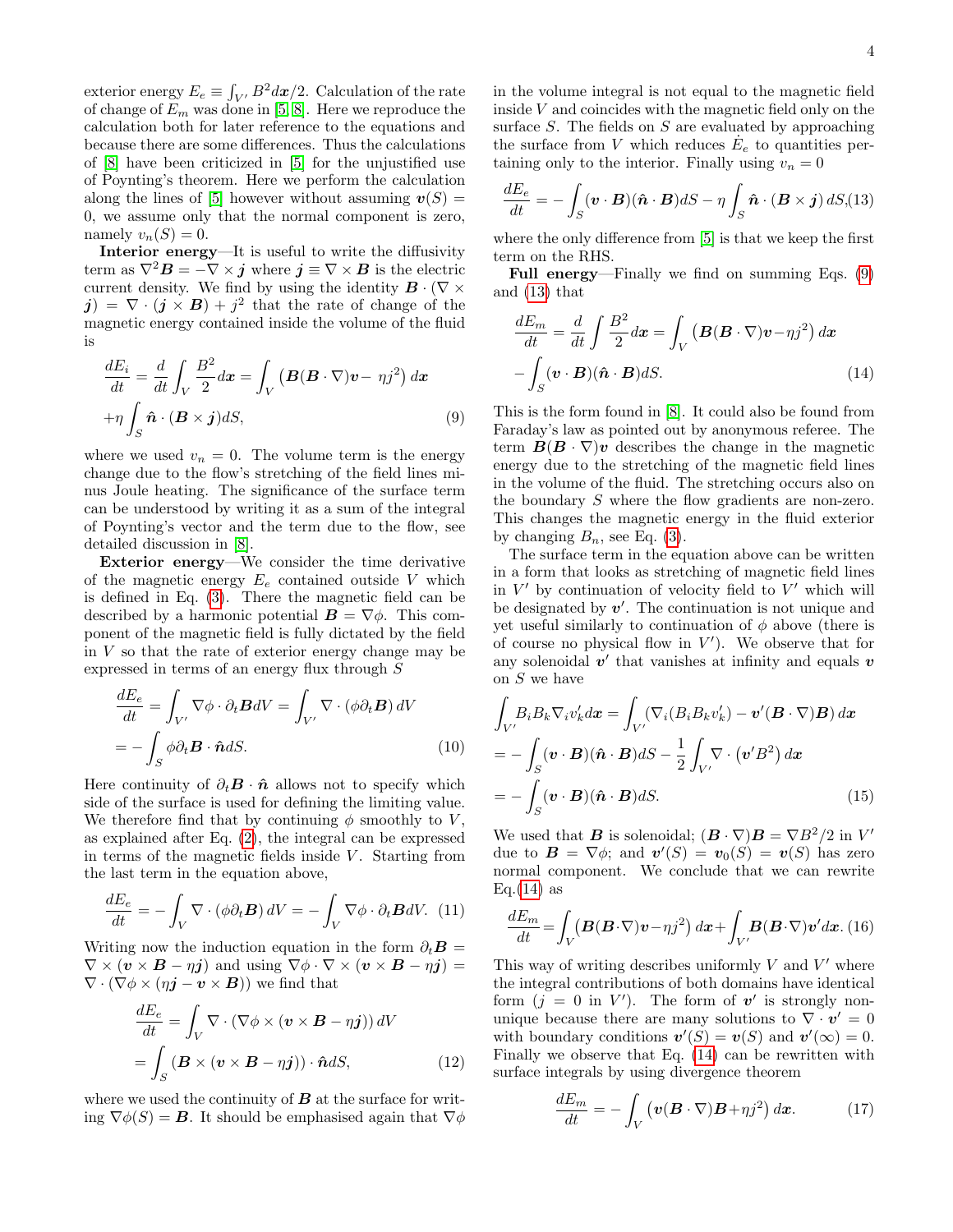It should be noted that the above equation may be derived directly from applying Faraday's law to the entire space [\[27\]](#page-18-0). We find by using the boundary condition  $v_0(S) = v(S)$  and Eq. [\(8\)](#page-2-3) that the rate of change of the total energy  $E = E_{kin} + E_m$  (here E is more a distance between two solutions of the MHD equations,  $v_0$ ,  $\mathbf{B} = 0$ and v, B. The distance is the sum of the  $L_2$ −norms of the solutions' difference  $v - v_0$  and B. We refer to it as energy similarly to  $E_{kin}$  above though it rather characterizes the magnitude of the perturbation) is

<span id="page-4-0"></span>
$$
\frac{dE}{dt} = \int_{V} \left( \boldsymbol{B} s \boldsymbol{B} - \boldsymbol{u} s \boldsymbol{u} - \nu \left( \nabla \times \boldsymbol{u} \right)^{2} - \eta (\nabla \times \boldsymbol{B})^{2} \right) d\boldsymbol{x}
$$
\n
$$
- \int_{S} (\boldsymbol{v}_{0} \cdot \boldsymbol{B}) (\hat{\boldsymbol{n}} \cdot \boldsymbol{B}) dS = - \int_{V} (\boldsymbol{v}_{0} (\boldsymbol{B} \cdot \nabla) \boldsymbol{B} - \boldsymbol{v}_{0} (\boldsymbol{u} \cdot \nabla) \boldsymbol{u}
$$
\n
$$
+ \nu \left( \nabla \times \boldsymbol{u} \right)^{2} + \eta (\nabla \times \boldsymbol{B})^{2} \right) d\boldsymbol{x}, \qquad (18)
$$

where both, equivalent, forms of the derivative can be of use. The last form demonstrates the similarity between the rates of change of the energies associated with  $u$  and B. The first two terms in the integrand can be interpreted as the local energy exchange with the perturbed flow  $v_0$ , with opposite signs for  $u$  and  $B$ , while the last two terms describe the local energy dissipation. We find that the rate of change is given by a sum of two rather similar quadratic forms in  $u$  and  $B$ 

<span id="page-4-2"></span>
$$
\frac{dE}{dt} = Q_1(\mathbf{u}) + Q_2(\mathbf{B}); \quad Q_1(\xi) \equiv T(\xi) - \nu D(\xi),
$$
  
\n
$$
Q_2 \equiv -T'(\xi) - \eta D(\xi), \quad D \equiv \int_V (\nabla \times \xi)^2 dx, \quad (19)
$$

where we defined two quadratic forms  $Q_i(\xi)$  for any solenoidal vector field  $\xi$  and introduced

$$
T'(\xi) = T(\xi) + \int_{S} (\mathbf{v}_0 \cdot \xi)(\hat{\mathbf{n}} \cdot \xi) dS = \int_{V} \mathbf{v}_0(\xi \cdot \nabla) \xi d\mathbf{x},
$$
  

$$
T \equiv -\int_{V} \xi s \xi d\mathbf{x}.
$$
 (20)

Equations  $(18)-(19)$  $(18)-(19)$  $(18)-(19)$  are one of the main results of this paper. Since Eq. [\(18\)](#page-4-0) reduces to the Reynolds-Orr equation of hydrodynamic stability for  $\mathbf{B} \equiv 0$  [\[3,](#page-17-2) [9,](#page-17-8) [10\]](#page-18-1), we call it the extended Reynolds-Orr equation.

The main usage of the hydrodynamic Reynolds-Orr equation is that it implies that for Reynolds number below a certain threshold the flow perturbations of arbitrary magnitude decay. This conclusion on the stability is reached in a universal way which is independent of the details of the problem. Thereby the equation is essentially the only way for dealing with non-linear stability due to the general unsolvability of non-linear equations. Moreover the equation is also a useful shortcut to the linear stability analysis which is often intractable. The main drawback of the approach is that the threshold is typically an order of magnitude too conservative than the actual one. Yet the insight it provides is unique [\[3,](#page-17-2) [9,](#page-17-8) [10\]](#page-18-1).

The usage of the extended Reynolds-Orr equation is similar. We observe that  $T$  and  $T'$  are linear in the unperturbed flow  $v_0$  and D is a non-negative form. This implies that the extended Reynolds-Orr equation reveals the fundamental stability of purely hydrodynamic solutions of the MHD in the limit of large dissipation coefficients. Significant part of the paper below is devoted to quantitative assessment of the resulting stability bounds.

Comparison of the usual and extended **Reynolds-Orr equations**—The forms  $T$  and  $D$  were introduced in [\[2\]](#page-17-1) (see a problem set) where the equivalent form  $D(u) \equiv \int (\nabla u)^2 dx$  was used for D. The form  $T'$  is very similar to  $T$ , differing from it by the boundary term only which is due to the difference that kinetic energy of the fluid is confined to  $V$  and magnetic energy is everywhere. The T and  $T'$  terms in  $Q_1$  and  $Q_2$ , respectively, describe the energy transfer from  $v_0$  to  $u$  and  $\boldsymbol{B}$  and are not sign definite. The  $D$  term describes the decay of the kinetic and magnetic energy due to viscosity and diffusivity respectively and is positive unless  $\xi$ is constant. Eq. [\(19\)](#page-4-2) allows to give a simple criterion of global stability - if both  $Q_i(\boldsymbol{\xi})$  are negative for any admissible  $\xi$  then the disturbance decays. This way to deriving stability condition was well-studied in the framework of the Reynolds-Orr equation [\[3,](#page-17-2) [9,](#page-17-8) [10\]](#page-18-1). In the next section we provide the generalization to our case of MHD that demonstrates general stability when dissipative coefficients  $\nu$  and  $\eta$  are large.

# <span id="page-4-1"></span>IV. GLOBAL STABILITY AT SUPERCRITICAL DISSIPATIVE COEFFICIENTS

In this section we demonstrate that Eqs. [\(19\)](#page-4-2) imply generally that any initial conditions, with  $\boldsymbol{B}$  however large, decay to the purely hydrodynamic solution  $v_0$  if  $\nu$  and  $\eta$  exceed certain critical values.

We introduce dimensionless variables by rescaling all flows and  $\bf{B}$  by a typical velocity value  $V_0$ , coordinates by a typical scale L and time by  $L/V_0$ . Denoting the dimensionless variables by the same letters with no ambiguity, we can write

$$
Q_1(\mathbf{u}) = -\frac{D(\mathbf{u})}{Re} \left( 1 - \frac{Re T(\mathbf{u})}{D(\mathbf{u})} \right),
$$
  
\n
$$
Q_2(\mathbf{B}) = -\frac{D(\mathbf{B})}{Re_m} \left( 1 + \frac{Re_m T'(\mathbf{B})}{D(\mathbf{B})} \right),
$$
\n(21)

and Eq. [\(19\)](#page-4-2) is unchanged. We introduced hydrodynamic and magnetic Reynolds numbers by  $Re \equiv V_0 L/\nu$  and  $Re_m \equiv V_0 L / \eta$  respectively. At this stage of the general discussion  $V_0$  and L are not specified yet. They will be assigned a more definite meaning in the next two subsections. The main observation, see e.g. [\[10\]](#page-18-1), is that the (Rayleigh-type) quotients in the brackets have finite extrema over the admissible fields so that we can introduce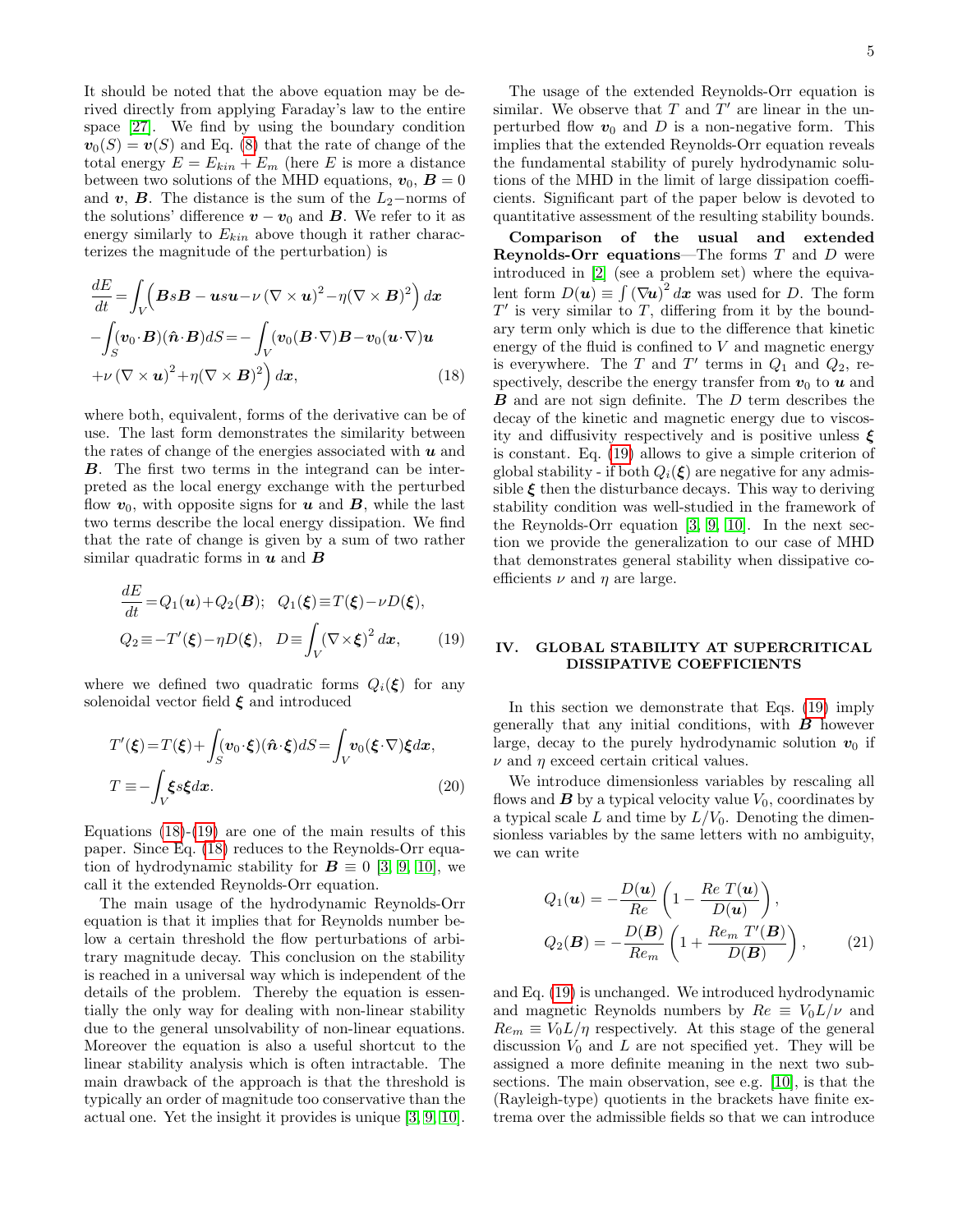the following finite positive quantities:

<span id="page-5-1"></span>
$$
\frac{1}{\tilde{R}e} = max_{\mathbf{u}} \frac{T(\mathbf{u})}{D(\mathbf{u})}, \quad \frac{1}{\tilde{R}e_m} = max_{\mathbf{B}} \frac{-T'(\mathbf{B})}{D(\mathbf{B})}, \quad (22)
$$

where the maxima are taken over solenoidal  $\boldsymbol{u}$  that obey  $u(S) = 0$  and solenoidal **B** that obey Eq. [\(4\)](#page-2-1) respectively. Therefore under the conditions

$$
Re < \tilde{R}e, \quad Re_m < \tilde{R}e_m,\tag{23}
$$

both  $Q_i$  are negatively definite and the flow is globally stable.

The above considerations provide universal observation of the existence of threshold on Re and  $Re<sub>m</sub>$  below which the flow is completely stable. Unfortunately it is hard to provide explicit form of this threshold as seen from the variational condition on  $u$  that provides maximum to  $T/D$  under the constraints  $\nabla \cdot \mathbf{u} = 0$  and  $u(S) = 0$  (we use with no ambiguity the same letters for  $u$  over which the maximum is sought and  $u$  at which the maximum is attained). This reads

$$
D(\boldsymbol{u})s\boldsymbol{u} + T(\boldsymbol{u})\nabla^2\boldsymbol{u}\int_V \boldsymbol{u}s\boldsymbol{u} + D(\boldsymbol{u})\nabla\lambda = 0, \qquad (24)
$$

where the matrix s is defined in Eq. [\(8\)](#page-2-3) and  $\lambda$  is the rescaled Lagrange multiplier associated with the solenoidality constraint. We find using  $T(u)/D(u) =$  $\tilde{Re}^{-1}$  that [\[3,](#page-17-2) [9\]](#page-17-8)

<span id="page-5-2"></span>
$$
s\mathbf{u} = -\nabla\lambda + \frac{1}{\tilde{R}e}\nabla^2\mathbf{u}, \ \ \nabla \cdot \mathbf{u} = 0, \ \ \mathbf{u}(S) = 0. \tag{25}
$$

The smallest  $\tilde{R}e$  obeying the above equations provides the actual value of  $\tilde{R}e$ . Thus  $\tilde{R}e$  is a generalized eigenvalue similar to that for usual Rayleigh quotients, see the description below and [\[11\]](#page-18-2). We remark that since  $T$  is a quadratic form then we can use instead of Eqs. [\(22\)](#page-5-1) the equivalent definition  $\tilde{R}e^{-1} = max_{\mathbf{u}} T(\mathbf{u})$  where the maximum is taken under the constraints  $\nabla \cdot \mathbf{u} = 0$ ,  $D(\mathbf{u}) = 1$ and  $u(S) = 0$ . In this formulation  $\tilde{R}e$  would arise from the Lagrange multiplier of the constraint  $D(\mathbf{u}) = 1$ .

Eqs. [\(25\)](#page-5-2) resemble unsteady Stokes equations in frequency domain to which they reduce for s which is proportional to the unit matrix (which is not a possible case since  $tr(s) = 0$  by incompressibility). They are sometimes, however not always, similar to those of linear stability analysis of  $v_0$ , see [\[3,](#page-17-2) [9\]](#page-17-8). Unfortunately these equations are not solvable for general s and even for simple s are hard to solve [\[3,](#page-17-2) [9\]](#page-17-8). Thus no simple explicit expression for  $\tilde{R}e$  is possible. Similar conclusion applies to  $Re_m$ . The way to proceed is by obtaining lower bounds for  $\tilde{R}e$  and  $\tilde{R}e_m$ .

# <span id="page-5-0"></span>A. Global stability in terms of strain tensor eigenvalues

Probably the simplest condition of global stability is found from the first line of Eq. [\(18\)](#page-4-0). We start from observing that Eq. [\(15\)](#page-3-3) gives

$$
-\int_{S} (\mathbf{v}_{0} \cdot \mathbf{B})(\hat{\mathbf{n}} \cdot \mathbf{B})dS = \int_{V'} B_{i}B_{k} \nabla_{i}v_{k}' dx
$$
  

$$
\leq max[ eig(s')] \int_{V'} B^{2} dx,
$$
 (26)

where we designated by  $max[ eig (s')]$  the maximal eigenvalue of  $s'_{ik} = (\nabla_i v'_{k} + \nabla_k v'_{i})/2$  over the domain V' (here and below in many obvious cases the eigenvalues can be time-dependent). We can now pick in this inequality  $v'$  such that  $max[ eig (s')]$  is reached on the boundary S where s' coincides with s (and as stated above  $v'(S)$ coincides with  $\mathbf{v}_0(S)$ . Such a field  $\mathbf{v}'$  can be constructed since the only constraint in V', which is  $\nabla \cdot \mathbf{v}' = 0$ , is mild. For instance the representation  $v' = \nabla \times \mathbf{A}$  may be used, where the vector potential  $\boldsymbol{A}$  has given first and second derivatives on S. We find then

$$
-\int_{S} (\mathbf{v}_{0} \cdot \mathbf{B})(\hat{\mathbf{n}} \cdot \mathbf{B})dS \leq max_{S} [eig(s)] \int_{V'} B^{2} dx
$$
  

$$
\leq max_{V} [eig(s)] \int_{V'} B^{2} dx, \qquad (27)
$$

where the  $max_S$  and  $max_V$  designate maxima taken over S and V respectively. Then the first line of Eq. [\(18\)](#page-4-0) yields (unspecified integration domain stands for the whole space  $V + V'$ :

$$
\dot{E} \leq max_V[eig(s)] \int B^2 dx - \eta \int_V (\nabla \times \mathbf{B})^2 dx
$$

$$
+ |min_V[eig(s)]| \int_V u^2 dx - \nu \int_V (\nabla \times \mathbf{u})^2 dx, \qquad (28)
$$

where  $min_V[eig(s)]$  is the minimum of the smallest eigenvalue of  $s$  over  $V$ . We assume that the flow is non-degenerate so that the incompressibility condition  $tr(s) = 0$  implies  $max_V[ei g(s)] > 0$  and  $min_V[ei g(s)] <$ 0. Lower bounds on the Joule heating and kinetic energy dissipation in the volume  $V$  are given by:

<span id="page-5-3"></span>
$$
\frac{\int_{V} (\nabla \times \mathbf{u})^2 d\mathbf{x}}{\int_{V} u^2 d\mathbf{x}} \ge \frac{x^2}{R^2}, \quad x \approx 4.493; \n\frac{\int_{V} (\nabla \times \mathbf{B})^2 d\mathbf{x}}{\int B^2 d\mathbf{x}} \ge \frac{\pi^2}{R^2},
$$
\n(29)

where  $R$  is the smallest radius of the ball that encloses  $V$ . A detailed derivation of the above inequalities is given in Sections [V A](#page-7-3) and [V C.](#page-8-1) Moreover it is demonstrated that it is highly plausible that the equations above hold with  $R = (4\pi/3V)^{2/3}$  which is the radius of the ball whose volume equals  $V$  (inequalities in terms of smallest eigenvalues of certain linear operators are also possible, see [\[5\]](#page-17-4) however they are implicit). We conclude from the last equations that

<span id="page-5-4"></span>
$$
\dot{E} \le \left( \max_{V} \left[ eig \left( s \right) \right] - \frac{\eta \pi^2}{R^2} \right) \int B^2 d\mathbf{x} \n+ \left( \left| \min_{V} \left[ eig \left( s \right) \right] \right| - \frac{\nu x^2}{R^2} \right) \int_{V} u^2 d\mathbf{x}.
$$
\n(30)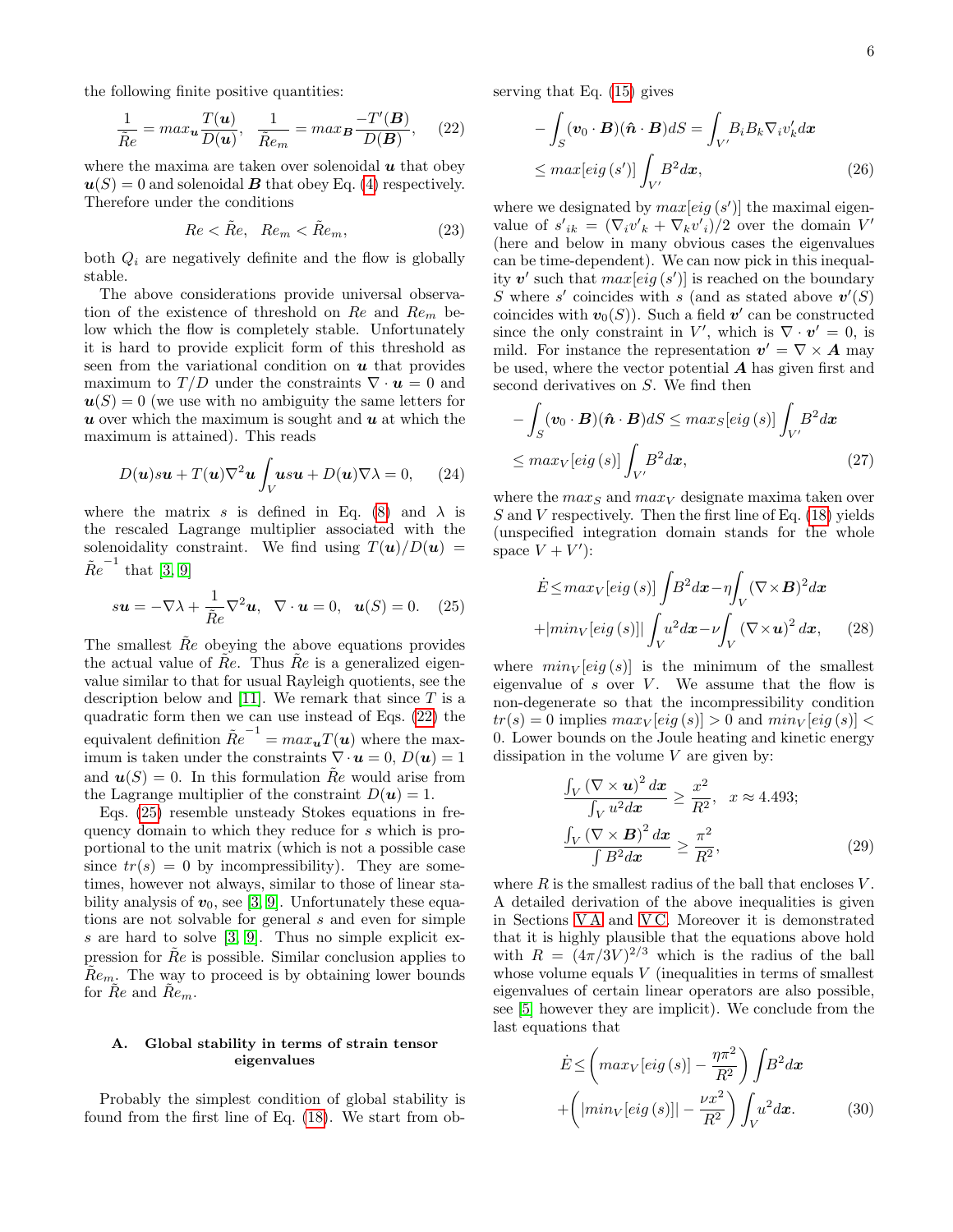We conclude that universally, i.e. independent of the realisation of the perturbation velocity and magnetic field, the total energy of the perturbation decays provided

<span id="page-6-0"></span>
$$
\frac{\max_{V} [eig(s)]R^2}{\eta \pi^2} \le 1; \quad \frac{|\min_{V} [eig(s)]|R^2}{\nu x^2} \le 1. \quad (31)
$$

Thus decay takes place provided the dissipation coefficients  $\eta$  and  $\nu$  exceed a critical value. The left-hand sides of the inequalities above could be considered as definitions of the corresponding magnetic and kinetic Reynolds numbers, cf. [\[9\]](#page-17-8). For that purpose  $V_0$  is expressed in terms of the maximal and minimal eigenvalues of s, respectively, while  $L$  is identified with  $R$ . The inequality on  $\eta$  generalizes that of [\[5\]](#page-17-4) who studied linear magnetic stability problem in a given flow  $v_0$  and assumed that on the boundary  $v$  either vanishes or is a rigid rotation. The inequality on  $\nu$  generalizes that of [\[9\]](#page-17-8) who studied hydrodynamic stability without the magnetic field and used a combination alternative to  $x^2/R^2$ , see below. The last reference also contains an example of application to Couette flow, cf. below. For single-scale flow both the maximum and minimum eigenvalues are of order  $V_0/L$ . Multi-scale flow, such as developed turbulence is considered later.

# <span id="page-6-1"></span>B. Global stability in terms of the kinetic and magnetic Reynolds numbers

In this section we provide another stability criterion which is given via quantities that resemble the usual definition of the Reynolds numbers. We rewrite Eq. [\(18\)](#page-4-0) using the identities  $(B \cdot \nabla)B = \nabla B^2/2 + j \times B$  and  $(\mathbf{u} \cdot \nabla) \mathbf{u} = \nabla u^2/2 + \mathbf{w} \times \mathbf{u}$  as

<span id="page-6-6"></span>
$$
\frac{dE}{dt} = -\int_{V} (\boldsymbol{j} \cdot (\boldsymbol{B} \times \boldsymbol{v}_0) + \boldsymbol{w} \cdot (\boldsymbol{v}_0 \times \boldsymbol{u}) + \nu w^2 + \eta j^2) dx, (32)
$$

where we used the divergence theorem,  $\nabla \cdot \boldsymbol{v}_0 = 0$  and the condition of vanishing normal velocity on S. We observe that for any positive  $\kappa$  and  $\tilde{\kappa}$ 

$$
\pm 2\boldsymbol{w} \cdot (\boldsymbol{v}_0 \times \boldsymbol{u}) \le \kappa \omega^2 + \kappa^{-1} (\boldsymbol{v}_0 \times \boldsymbol{u})^2; \pm 2\boldsymbol{j} \cdot (\boldsymbol{B} \times \boldsymbol{v}_0) \le \tilde{\kappa} j^2 + \tilde{\kappa}^{-1} (\boldsymbol{B} \times \boldsymbol{v}_0)^2,
$$
(33)

cf. [\[9\]](#page-17-8) who used a similar inequality which fits less in our case. We find

<span id="page-6-3"></span>
$$
\frac{dE}{dt} \leq \int_{V} \left( \frac{(\mathbf{v}_0 \times \mathbf{u})^2}{2\kappa} + \frac{\kappa w^2}{2} - \nu w^2 + \frac{(\mathbf{B} \times \mathbf{v}_0)^2}{2\kappa} + \frac{\tilde{\kappa}j^2}{2} - \eta j^2 \right) d\mathbf{x},\tag{34}
$$

The values of  $\kappa$  and  $\tilde{\kappa}$  that minimize the last line are

$$
\kappa^* = \left(\frac{\int_V (v_0 \times u)^2 dx}{\int_V w^2 dx}\right)^{1/2}, \ \tilde{\kappa}^* = \left(\frac{\int_V (B \times v_0)^2 dx}{\int_V j^2 dx}\right)^{1/2} (35)
$$

We find using these values

<span id="page-6-4"></span>
$$
\dot{E} \leq \sqrt{\int_{V} w^2 dx \int_{V} (v_0 \times u)^2 dx} \left(1 - \nu \sqrt{\frac{\int_{V} w^2 dx}{\int_{V} (v_0 \times u)^2 dx}}\right)
$$

$$
+ \sqrt{\int_{V} j^2 dx \int_{V} (B \times v_0)^2 dx} \left(1 - \eta \sqrt{\frac{\int_{V} j^2 dx}{\int_{V} (B \times v_0)^2 dx}}\right). (36)
$$

We start the study of this inequality from its hydrodynamic part in the first line. We see that it predicts universal decay of energy for purely hydrodynamic flow for supercritical viscosity described by

<span id="page-6-5"></span>
$$
\nu^2 \min_{\mathbf{u}} \left( \frac{\int_V (\nabla \mathbf{u})^2 d\mathbf{x}}{\int_V u^2 v_0^2 d\mathbf{x}} \right) > 1; \quad \frac{dE_{kin}}{dt} < 0. \tag{37}
$$

This stability criterion coincides with that derived in [\[9\]](#page-17-8) who used in Eq. [\(34\)](#page-6-3) the value  $\kappa = \nu$  producing

$$
\frac{dE_{kin}}{dt} \le \int_V \left(\frac{u^2 v_0^2}{2\nu} - \frac{\nu}{2} (\nabla u)^2\right) dx
$$

$$
= \int_V \frac{u^2 v_0^2}{2\nu} dx \left(1 - \nu^2 \frac{\int_V (\nabla u)^2 dx}{\int_V u^2 v_0^2 dx}\right), \tag{38}
$$

which is universally negative under the same condition as that provided in Eq. [\(15\)](#page-3-3). The difference between the first line of Eq. [\(36\)](#page-6-4) and the above equation is only in the magnitude of the derivative, the signs coincide.

It is still difficult to produce a universal criterion using Eq. [\(37\)](#page-6-5) since the variational equations are not solvable for general  $v_0$ . Therefore further loosening of the bound is made by employing the inequality  $\int_V (v_0 \times$  $(u)^2 dx \leq v_{0max}^2 \int_V u^2 dx$  where  $v_{0max}$  is the maximal value of  $v_0$  over V. Similarly we use  $\int_V (\mathbf{B} \times \mathbf{v}_0)^2 dx \leq$  $v_{0max}^2 \int_V B^2 dx$ . We find that

$$
\dot{E} \leq \sqrt{\int_{V} w^2 dx \int_{V} (v_0 \times u)^2 dx} \left(1 - \sqrt{\frac{\nu^2 \int_{V} (\nabla \times u)^2 dx}{v_{0max}^2 \int_{V} u^2 dx}}\right) + \sqrt{\int_{V} j^2 dx \int_{V} (B \times v_0)^2 dx} \left(1 - \sqrt{\frac{\eta^2 \int_{V} (\nabla \times \mathbf{B})^2 dx}{v_{0max}^2 \int_{V} B^2 dx}}\right).
$$

Employing the following bound (see detailed derivation in Section [V D\)](#page-9-0):

$$
\frac{\int_{V} \left(\nabla \times \mathbf{B}\right)^2 d\mathbf{x}}{\int_{V} B^2 d\mathbf{x}} \ge \frac{x_1^2}{R^2}, \quad x_1 \approx 3.506. \tag{39}
$$

as well as the first of Eqs. [\(29\)](#page-5-3) we conclude that  $\dot{E} < 0$ independently of the structure of the perturbation if

<span id="page-6-2"></span>
$$
Re \equiv \frac{v_{0max}R}{\nu} < x \approx 4.493,
$$
\n
$$
Re_m \equiv \frac{v_{0max}R}{\eta} < x_1 \approx 3.506. \tag{40}
$$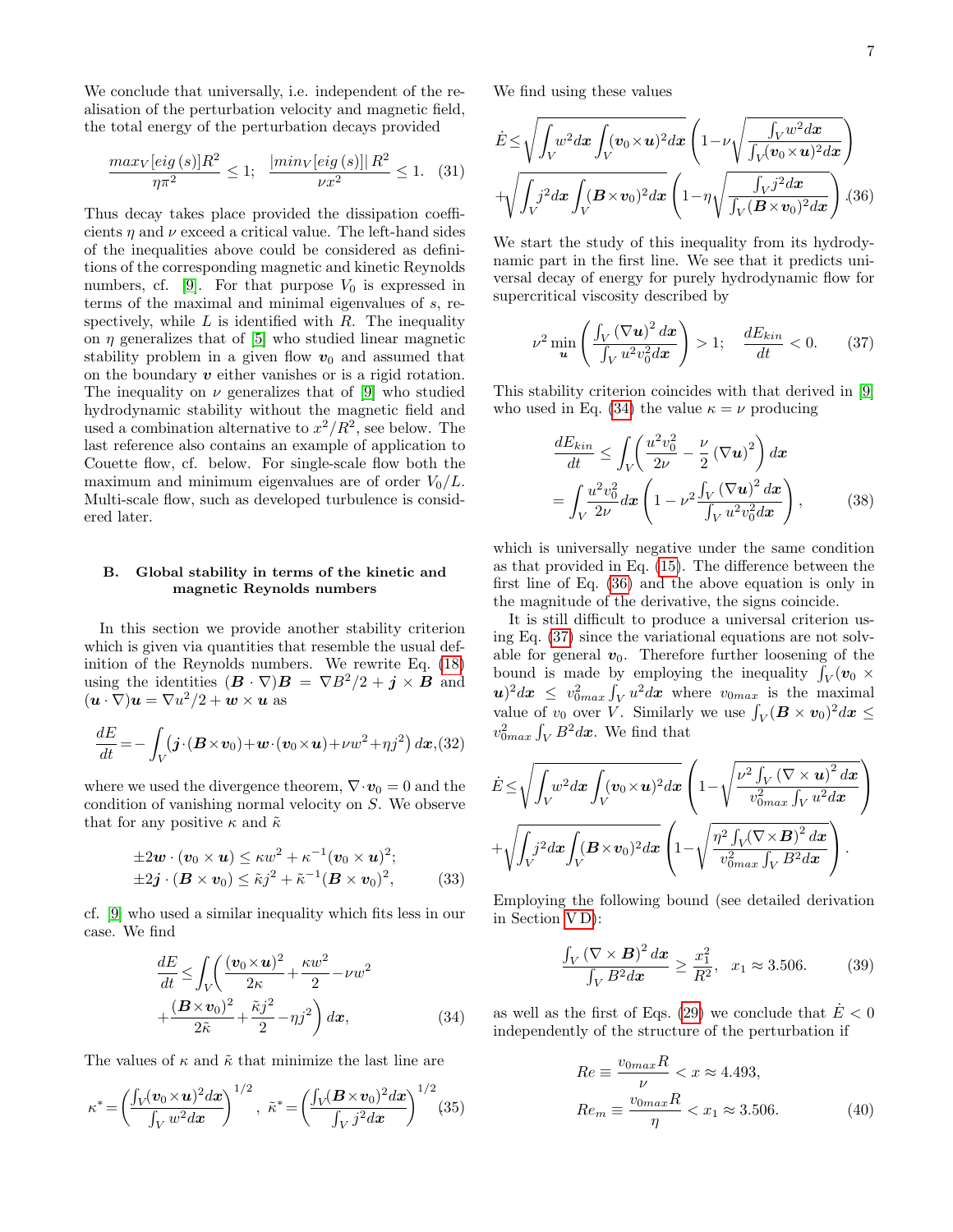Here  $R$  is the radius of the smallest ball enclosing the domain. Under the assumption of validity of generalized Rayleigh conjecture, smaller R given by  $(3V/4\pi)^{1/3}$ can be used. The above equations provide the stability in terms of Re and  $Re_m$  whose definition is one of the possible usual definitions of the Reynolds numbers. For purely hydrodynamic flow  $v_{0max}(3V/4\pi)^{1/3} < \nu x$  is a tighter stability bound than in [\[9\]](#page-17-8).

# <span id="page-7-0"></span>V. VARIATIONAL INEQUALITIES

In this section we prove and discuss the necessary inequalities that have been used in order to derive the stability conditions so far.

# <span id="page-7-3"></span>A. Generalized Rayleigh-Faber-Krahn inequality for minimal dissipation

In this section we provide a proof for the first inequal-ity in Eq. [\(29\)](#page-5-3), namely we seek  $\lambda_1$  which is the largest number for which

<span id="page-7-1"></span>
$$
\frac{\int_{V} \left(\nabla u\right)^2 dx}{\int_{V} u^2 dx} \ge \lambda_1,\tag{41}
$$

holds for any solenoidal  $u$  vanishing on  $S$ . This rather fundamental problem is intractable analytically since  $\lambda_1$ depends not only on the domain's volume  $V$  but also on its shape. In order to overcome this hurdle, a less restrictive question may be posed which is: for a given volume V what shape yields the smallest  $\lambda_1$  (which may now be unambiguously denoted by  $\lambda_1(V)$ ).

The route to answering that alternative problem starts with Rayleigh, who considered the minimum of the quotient

$$
\frac{\int_V (\nabla \phi)^2 d\mathbf{x}}{\int_V \phi^2 d\mathbf{x}}.\tag{42}
$$

over all scalar functions  $\phi(x)$  that vanish at the boundary. The minimal value, denoted by  $\lambda_1^L$  is the smallest Dirichlet eigenvalue of the Laplacian operator on  $V$ , i.e. the smallest positive solution of  $\nabla^2 \phi = -\lambda_1^L \phi$  with the Dirichlet zero boundary conditions.

Rayleigh conjectured that for domains with given volume V the minimal  $\lambda_1^L$  is attained for a ball (the original formulation was for two-dimensional case of a membrane). In retrospect this seems to be inevitable because of the isotropy of the problem. For a ball of radius  $R$  the eigenfunction with smallest eigenvalue is given by is the spherically symmetric solution  $sin(\pi r/R)/r$ of the Laplace equation that does not have zeros inside the domain. The eigenvalue is  $\pi^2/R^2$  and writing  $R^3 = 3V/(4\pi)$  we find that the conjecture is  $\lambda_1^L \geq$  $\pi^2(4\pi/3V)^{2/3}$ . Rayleigh's conjecture has been proven and is known as Rayleigh-Faber-Krahn inequality, see details in [\[11\]](#page-18-2).

Moving on, we notice that if the solenoidality requirement on  $u$  is relaxed,  $\lambda_1$  in Eq. [\(41\)](#page-7-1) may be inferred by the Rayleigh-Faber-Krahn inequality. We find

<span id="page-7-4"></span>
$$
\int_{V} (\nabla u_i)^2 dx \ge \pi^2 \left(\frac{4\pi}{3V}\right)^{2/3} \int_{V} u_i^2 dx;
$$
\n
$$
\int_{V} (\nabla u)^2 dx \ge \pi^2 \left(\frac{4\pi}{3V}\right)^{2/3} \int_{V} u^2 dx.
$$
\n(43)

where the last inequality is obtained by summing the first over i.

Obviously, we have not yet achieved our goal, as in-equality [\(43\)](#page-7-4) holds for any **u** that satisfies  $u(S) = 0$  but not necessarily the solenoidality condition. We therefore need to modify [\(43\)](#page-7-4) by taking the constraint  $\nabla \cdot \mathbf{u} = 0$ into account. Thus, employing a Lagrange multiplier in order to ensure that, the variational formulation of [\(41\)](#page-7-1) yields the following equation:

<span id="page-7-2"></span>
$$
-\lambda \mathbf{u} = -\nabla p + \nabla^2 \mathbf{u}, \quad \nabla \cdot \mathbf{u} = 0, \quad \mathbf{u}(S) = 0, \quad (44)
$$

where  $p$  is the rescaled Lagrange multiplier ensuring the solenoidality constraint. The value of  $\lambda_1$  is then given by the smallest positive solution of the above eigenvalue equation for  $\lambda$ .

Generalized Rayleigh conjecture— Since Eqs. [\(44\)](#page-7-2) do not break isotropy, it seems inevitable that the Rayleigh conjecture holds for them as well. This means that the minimal  $\lambda_1$  over all domains with given volume V is attained for a ball of radius  $(3V/4\pi)^{1/3}$ . Thus we consider the solution of the above equations for ball of radius R.

A detailed solution of the eigenvalue problem [\(44\)](#page-7-2) is given in Appendix [A.](#page-15-0) Here we sketch the solution method and state the main relevant results. The eigenfunctions are obtained as linear combinations of vector spherical harmonics (VSH) labeled by indices  $l$  and  $m$  similar to those of the usual spherical harmonics. For each given l and m there are two linearly independent modes, as fixed by the number of components of the vector (three) minus one due to incompressibility constraint. For one of the modes the pressure is zero and the solution is given by Eq. [\(A12\)](#page-16-0). To get another mode we observe by taking the divergence of Eq. [\(44\)](#page-7-2) that  $\nabla^2 p = 0$ . This means that the Lagrange multuplier  $p$  can be written as a superposition of spherical harmonics that are regular in the origin, i.e.  $r^l Y_{lm}(\theta, \phi)$ . We look therefore for solutions  $u_{lm}$  of Eq. [\(44\)](#page-7-2) that correspond to  $p = r^l Y_{lm}(\theta, \phi)$  and satisfy

$$
\lambda_{lm}\mathbf{u}_{lm} + \nabla^2 \mathbf{u}_{lm} = \nabla (r^l Y_{lm}). \tag{45}
$$

The solution of this equation gives the remaining mode given by Eq. [\(A21\)](#page-17-9). The smallest eigenvalue is attained at the mode with zero pressure and  $l = m = 1$ . It is given by  $x^2/R^2$  where x solves the equation  $x = \tan x$ . It is found that using the solenoidality condition we can tighten the bound given by Eq. [\(43\)](#page-7-4) as

<span id="page-7-5"></span>
$$
\frac{\int_V (\nabla \mathbf{u})^2 d\mathbf{x}}{\int_V u^2 d\mathbf{x}} \ge x^2 \left(\frac{4\pi}{3V}\right)^{2/3}, \quad x = \tan x \approx 4.493, \ (46)
$$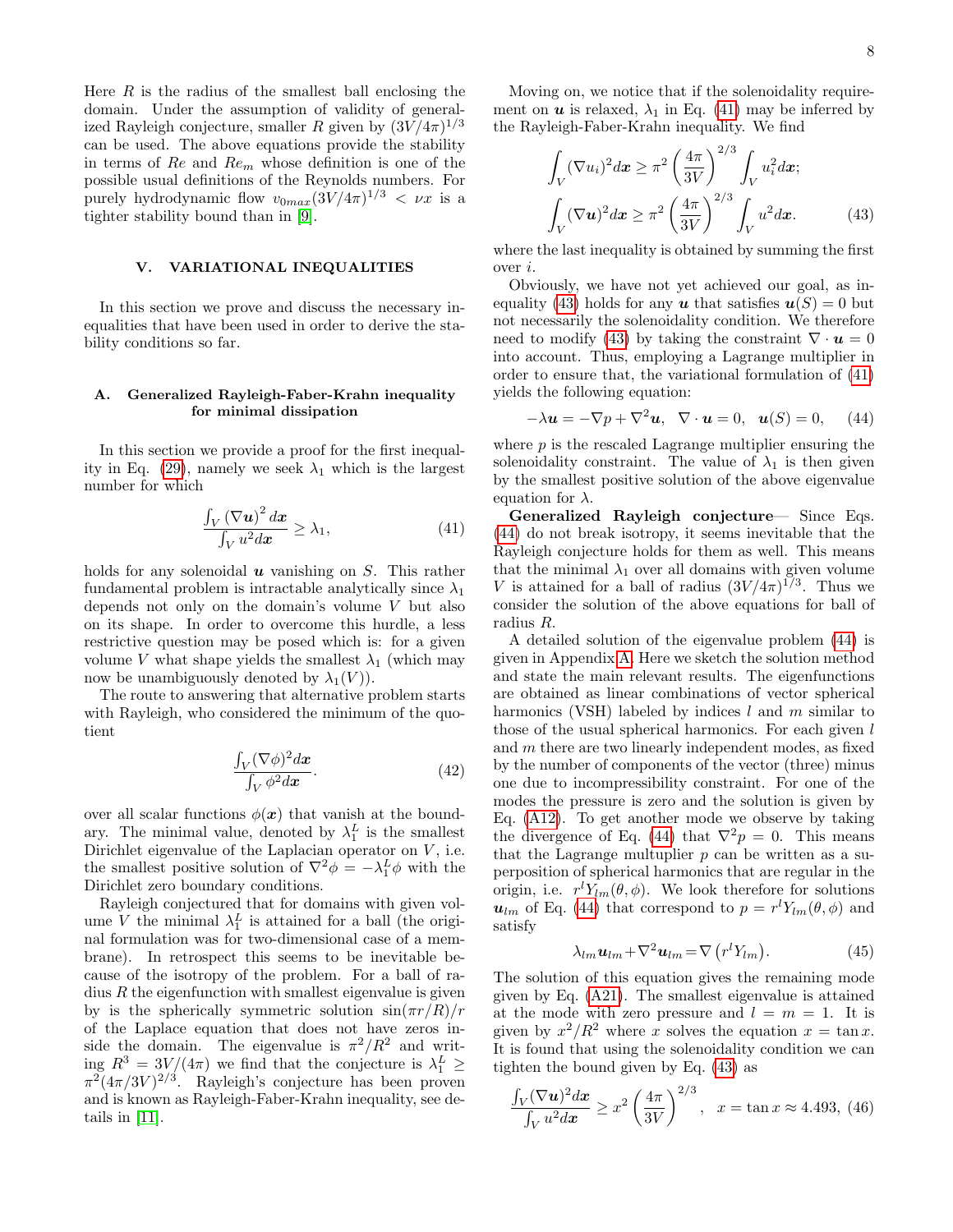where we expressed the ball radius  $R$  via the ball's volume  $V$ . This concludes the proof of the first inequality in [\(29\)](#page-5-3). Stricktly speaking, this proof is valid only for a ball while for any other arbitrary shape it hinges on the generalised Rayleigh conjecture. The proof of the latter is beyond the scope of the current work.

### B. Connection to freely decaying flow

Assuming the validity of the generalised Rayleigh conjecture, we have derived above in passing what seems as a rather fundamental fluid mechanical result, namely we have derived the rate of the logarithmic change of the kinetic energy in freely decaying incompressible flow. In order to see that we consider the case of  $v_0 = \mathbf{B} = 0$ , for which the logarithmic derivative of the kinetic energy (now the true kinetic energy) is given by:

<span id="page-8-3"></span>
$$
-\frac{d\ln E_{kin}}{dt} = \frac{\int_{V} (\nabla u)^2 dx}{\int_{V} u^2 dx}.
$$
 (47)

Combining that with eq. [\(46\)](#page-7-5) we obtain:

$$
-\frac{d\ln E_{kin}}{dt} \ge \nu x^2 \left(\frac{4\pi}{3V}\right)^{2/3}, \ \ x = \tan x \approx 4.493, \ (48)
$$

where it can be realised as equality only if the domain is a ball, otherwise the inequality is strict.

Further detailed information may be obtained for a spherical domain from the eigenmodes described above, that actually provide solutions to the problem of freely decaying unsteady Stokes flow in a ball. Such a flow obeys

<span id="page-8-2"></span>
$$
\partial_t \mathbf{u} = -\nabla p + \nu \nabla^2 \mathbf{u}, \quad \nabla \cdot \mathbf{u} = 0, \quad \mathbf{u}(x = R) = 0. \tag{49}
$$

The solutions are the zero pressure modes

<span id="page-8-0"></span>
$$
\boldsymbol{u}_{lmn} = e^{-\nu \lambda_{ln} t} j_l(\sqrt{\lambda_{ln}} r) \boldsymbol{\Phi}_{lm}, \ \ j_l(\sqrt{\lambda_{ln}} R) = 0, \ \ (50)
$$

as well as modes with finite pressure

$$
p_{lmn} = \nu \exp(-\nu \lambda_{ln}^p t) r^l Y_{lm}(\theta, \phi), \qquad (51)
$$
  

$$
\mathbf{u}_{lmn} = \exp(-\nu \lambda_{ln}^p t) \left( \frac{\tilde{c}_{ln}^r j_l(\sqrt{\lambda_l}r)}{r} + \frac{lr^{l-1}}{\lambda_l} \right) \mathbf{Y}_{lm}
$$
  

$$
+ \exp(-\nu \lambda_{ln}^p t) \left( \frac{\tilde{c}_{ln}^r (r j_l(\sqrt{\lambda_{ln}}r))'}{l(l+1)r} + \frac{r^{l-1}}{\lambda_{ln}} \right) \mathbf{\Psi}_{lm},
$$

where  $u_{lmn}(r = R) = 0$  and  $\Phi_{lm}$ ,  $Y_{lm}$ ,  $\Psi_{lm}$  are vector spherical harmonics defined in Appendix [A.](#page-15-0) Solution of Eq. [\(49\)](#page-8-2) with arbitrary initial conditions can be obtained by the linear superposition of the above two sets of modes. The asymptotic behavior of the solution at large times is determined by the slowest decaying mode (assuming that it is present in the initial conditions). The slowest mode has zero pressure and velocity obeying

$$
\boldsymbol{u}(t) \propto \exp\left(-\frac{x^2\nu t}{R^2}\right) \left[\frac{R}{xr}\sin\left(\frac{xr}{R}\right) - \cos\left(\frac{xr}{R}\right)\right] \frac{\Phi_{lm}}{r},
$$

where  $x$  is defined in Eq. [\(46\)](#page-7-5). Since this mode has zero pressure then the pressure decay is determined by a larger eigenvalue and is faster. It is given by

$$
p(t) \propto \exp\left(-\frac{\tilde{x}^2 \nu t}{R^2}\right) r Y_{1m}(\theta, \phi),\tag{52}
$$

where  $\tilde{x}$  is defined by

$$
3\sin\tilde{x} - 3\tilde{x}\cos\tilde{x} - \tilde{x}^2\sin\tilde{x} = 0, \quad \tilde{x} \approx 5.763,\qquad(53)
$$

as can be seen from the formulas in Appendix [A.](#page-15-0)

It is quite remarkable that the slowest decaying mode has zero pressure (here the arbitrary constant in the pressure is set to zero). This result can be compared with the well-known decay problem in unbounded fluid. There Eq. [\(49\)](#page-8-2) can be solved by the Fourier transform which demonstrates that the incompressible transversal modes of the fluid decouple from the pressure [\[12\]](#page-18-3). The slowest decaying mode in a ball has the same property of decoupling from the pressure. It is of much interest to see if the decoupling generalizes to arbitrary shape of the container.

# <span id="page-8-1"></span>C. Universal decay of magnetic component of energy

While proving in the previous section the first inequality in [\(29\)](#page-5-3) and exploring its physical consequences, we focus in this section on the second inequality in [\(29\)](#page-5-3) in order to complete the proof of the stability conditions [\(30\)](#page-5-4). In analogy with eq. [\(47\)](#page-8-3), the left hand side of the second inequality in [\(29\)](#page-5-3) may be expressed as the logarithmic rate of the magnetic energy dissipation in a stationary fluid. Thus, we seek the lower bound on the latter over all admissible  $B$  fields:

<span id="page-8-4"></span>
$$
-\frac{1}{\eta} \frac{d \ln E_m}{dt} = \frac{\int_V (\nabla \times \mathbf{B})^2 dx}{\int_{V+V'} B^2 dx} \ge \lambda,
$$
  

$$
\lambda \equiv \min_{\mathbf{B}} \frac{\int_V (\nabla \times \mathbf{B})^2 dx}{\int_{V+V'} B^2 dx},
$$
(54)

For writing down the variational condition on  $\boldsymbol{B}$  that determines  $\lambda$  we observe that (recalling that  $j = \nabla \times \boldsymbol{B}$ and  $\nabla \times \mathbf{j} = -\nabla^2 \mathbf{B}$ 

$$
\delta \frac{\int_{V} (\nabla \times \mathbf{B})^2 dx}{2} = \int_{V} \mathbf{j} \cdot (\nabla \times \delta \mathbf{B}) dx
$$

$$
= \int_{S} \delta \mathbf{B} \cdot (\mathbf{j} \times \hat{\mathbf{n}}) dS - \int_{V} \delta \mathbf{B} \cdot \nabla^2 \mathbf{B} dx, \tag{55}
$$

where  $j$  on  $S$  is defined by continuation from inside the domain and we used  $\epsilon_{ikl}j_i\nabla_k\delta B_l = \epsilon_{ikl}\nabla_k(j_i\delta B_l)$  –  $\epsilon_{ikl}\delta B_l\nabla_k j_i$ . The variation of  $\mathbf{B}(S)$  is constrained by Eq. [\(4\)](#page-2-1). Employing the latter we find:

$$
\int_{S} (\mathbf{j} \times \hat{\mathbf{n}}) \cdot \delta \mathbf{B} dS = -\int_{S} dS (\mathbf{j} \times \hat{\mathbf{n}}) \cdot \nabla \int_{S} G(\mathbf{x}, \mathbf{x}') \delta B_{n}(\mathbf{x}') dS'
$$
  
= 
$$
-\int_{S} dS \mathbf{j} \cdot (\hat{\mathbf{n}} \times \nabla) \int_{S} G(\mathbf{x}, \mathbf{x}') \delta B_{n}(\mathbf{x}') dS', \tag{56}
$$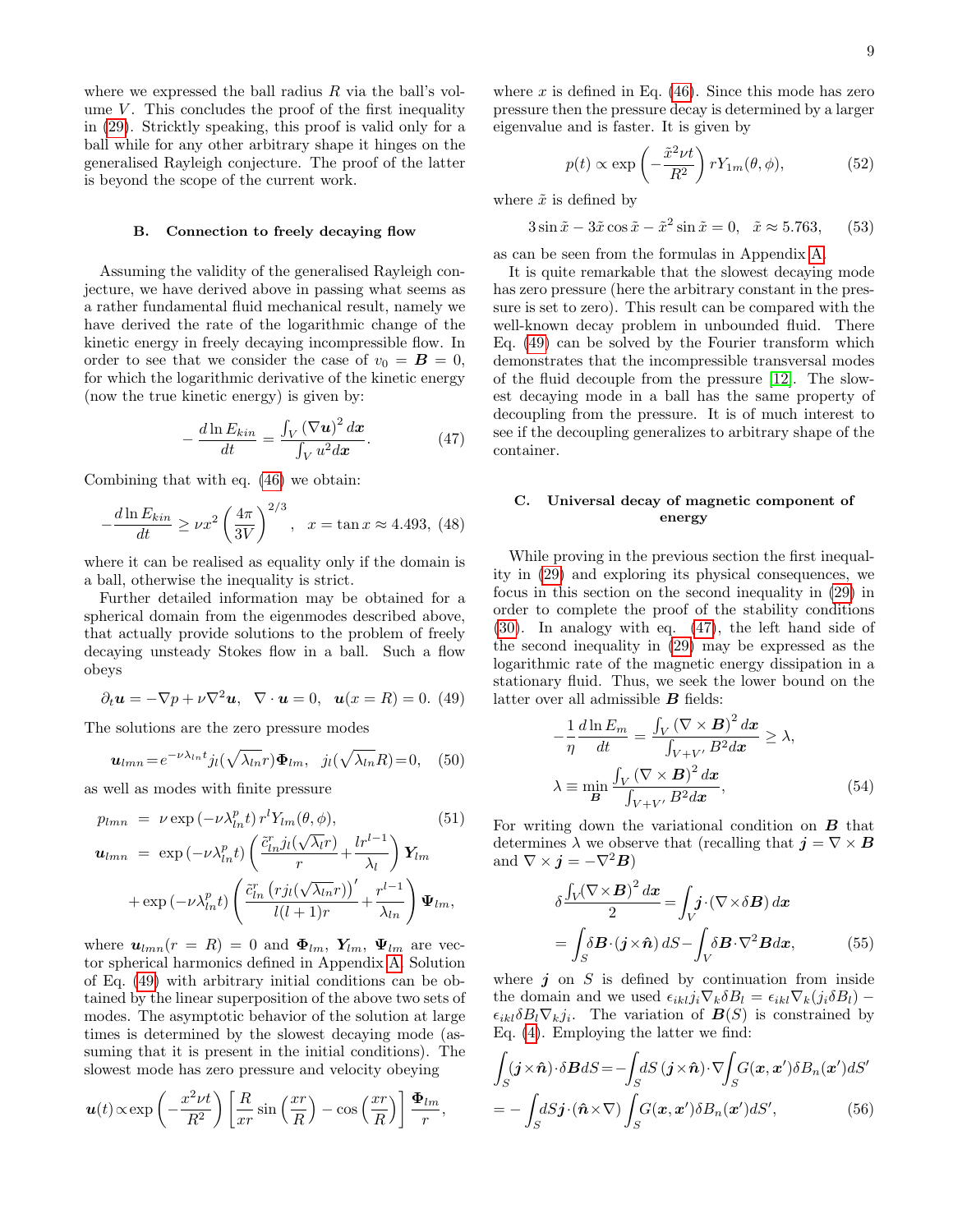where the variation  $\delta B_n$  is already unconstrained,  $x, x'$ refer to S and S' respectively and  $G(\mathbf{x}, \mathbf{x}')$  on the surface is found by approaching  $S$  from outside the fluid domain. The formula is well-defined since it only involves tangential derivatives of G. We have using that  $\int_{S} \hat{n} \times \nabla f(\boldsymbol{x}) dS = 0$  for any function f that

$$
\int_{S} (\boldsymbol{j} \times \boldsymbol{\hat{n}}) \cdot \delta \boldsymbol{B} dS = \int_{S} G(\boldsymbol{x}, \boldsymbol{x}') \delta B_{n}(\boldsymbol{x}') dS' \int_{S} (\boldsymbol{\hat{n}} \times \nabla) \cdot \boldsymbol{j} dS.
$$

We find using  $(\hat{\boldsymbol{n}} \times \nabla) \cdot \boldsymbol{j} = \hat{\boldsymbol{n}} \cdot (\nabla \times \boldsymbol{j}) = -\hat{\boldsymbol{n}} \cdot \nabla^2 \boldsymbol{B}$  and combining the equations that

$$
\delta \int_{V} (\nabla \times \mathbf{B})^2 dx = -2 \int_{V} \delta \mathbf{B} \cdot \nabla^2 \mathbf{B} dx
$$

$$
-2 \int_{S} G(\mathbf{x}, \mathbf{x}') \delta B_n(\mathbf{x}') dS' \int_{S} dS \hat{\mathbf{n}} \cdot \nabla^2 \mathbf{B}.
$$
(57)

We obtain using this equation and considering the variation of  $\int B^2 dx = \int_V B^2 dx + \int_{V'} B^2 dx$  that

$$
\delta \frac{\int_{V} (\nabla \times \mathbf{B})^{2} dx}{2 \int_{V+V'} B^{2} dx} = \frac{(-1)}{\int_{V+V'} B^{2} dx} \left( \int_{V} \delta \mathbf{B} \cdot (\nabla^{2} \mathbf{B} + \lambda \mathbf{B}) dx \right)
$$

$$
+ \int_{S} G(\mathbf{x}, \mathbf{x}') \delta B_{n}(\mathbf{x}') dS' \int_{S} dS \hat{\mathbf{n}} \cdot (\nabla^{2} \mathbf{B} + \lambda \mathbf{B}) \right), \qquad (58)
$$

where we used for  $E_e = \int_{V'} B^2 dx/2$  the form given by Eq. [\(3\)](#page-2-2). The corresponding variation for the Lagrange multiplier  $\tilde{p}$  ensuring the solenoidality is

$$
\delta \int_{V} \tilde{p} \nabla \cdot \boldsymbol{B} d\boldsymbol{x} = -\int_{V} \delta \boldsymbol{B} \cdot \nabla \tilde{p} d\boldsymbol{x} + \int_{S} \tilde{p} \delta B_{n} dS. \tag{59}
$$

We find passing to rescaled multiplier  $p = \tilde{p} \int B^2 dx$  that the variational condition on  $\mathbf{B}$  is  $\nabla \cdot \mathbf{B} = 0$  and

<span id="page-9-1"></span>
$$
\nabla^2 \mathbf{B} = \nabla p - \lambda \mathbf{B}, \quad p(S) = -\int_S G(\mathbf{x}, \mathbf{x}') \hat{\mathbf{n}} \cdot \nabla p(\mathbf{x}') dS'.\text{(60)}
$$

These must hold in V and on S and where we used the symmetry of the restriction of the Green's function to  $S$ , see the remark after Eq. [\(2\)](#page-1-3). We used that the limiting values of  $\nabla^2 \mathbf{B} + \lambda \mathbf{B}$  on S, approached from inside the domain, coincide with the similar values of  $\nabla p$ . The magnetic field also obeys Eq.  $(4)$  ensuring that **B** can be continuously extended from  $\overline{V}$  to  $\overline{V}'$  as a potential field.

Applying the divergence operator to both sides of the first of Eqs. [\(60\)](#page-9-1) results in  $\nabla^2 p = 0$ . Together with the homogeneous integral Robin-type boundary condition it implies that the only solution for p is  $p = 0$ , see a similar conclusion in e.g. [\[13\]](#page-18-4). This result may be proven formally by observing that  $-\int_S G(\mathbf{x}, \mathbf{x}') \hat{\mathbf{n}} \cdot \nabla p(\mathbf{x}') dS'$  defines a harmonic function  $p_o(\mathbf{x})$  for  $\mathbf{x}$  in  $V'$ . Then applying expansion in the spherical harmonics to the harmonic functions  $p$  in  $V$  and  $p_o$  in  $V'$  it is readily seen that the boundary condition  $p_o(S) = p(S)$  implies  $p = p_o = 0$ .

We conclude that the variational problem reduces to finding the smallest positive solution  $\lambda$  of

$$
\nabla^2 \mathbf{B} = -\lambda \mathbf{B}, \quad \mathbf{x} \text{ in } V; \quad \mathbf{B} = \nabla \phi, \quad \mathbf{x} \text{ outside } V, \text{ (61)}
$$

which is continuous on S and where  $\nabla \cdot \mathbf{B} = 0$  is imposed.

Considering once again a spherical domain of radius  $R$ , and using the definition of the VSH in Eq.  $(A2)$  the general form of the solution in  $V'$  is

<span id="page-9-2"></span>
$$
B = \nabla \sum_{l=1}^{\infty} \sum_{m=-l}^{l} \frac{b_{lm} Y_{lm}(\theta, \phi)}{r^{l+1}}
$$
  
= 
$$
\sum_{l=1}^{\infty} \sum_{m=-l}^{l} \frac{b_{lm} (\Psi_{lm} - (l+1)Y_{lm})}{r^{l+2}}, \quad x \text{ in } V', \quad (62)
$$

with certain constant coefficients  $b_{lm}$  (the requirement that  $r^3B$  is bounded does not allow  $l = 0$  term in the series above). Similar expansion for  $\boldsymbol{B}$  inside V demonstrates that the the set of eigenmodes provided by Eq. [\(A12\)](#page-16-0) can only fit  $\mathbf{B}(V')$  in Eq. [\(62\)](#page-9-2) if  $\mathbf{B}(V')$  is trivial. Thus the problem reduces to the previously studied problem on  $u$  in  $V$  however with zero pressure. The velocity modes with zero pressure provide immediately also the corresponding mode of  $\boldsymbol{B}$  that vanishes in  $V'$ and in V reads

<span id="page-9-3"></span>
$$
\boldsymbol{B} = \boldsymbol{B}_{lmn}^{(2)} = j_l(\sqrt{\lambda_{ln}}r)\boldsymbol{\Phi}_{lm}, \quad j_l(\sqrt{\lambda_{ln}}R) = 0,\qquad(63)
$$

cf. Eq. [\(50\)](#page-8-0). The smallest eigenvalue is given by Eq. [\(A14\)](#page-16-1). The other set of eigenmodes is found by removing in Eq. [\(A21\)](#page-17-9) the contribution of terms due to pressure. We find in V

$$
\boldsymbol{B} = \boldsymbol{B}_{lmn} = \frac{j_l(\sqrt{\lambda_{ln}}r)}{r} \boldsymbol{Y}_{lm} + \frac{(rj_l(\sqrt{\lambda_{ln}}r))'}{l(l+1)r} \boldsymbol{\Psi}_{lm}, \quad (64)
$$

where we set the multiplicative constant  $\tilde{c}^r_{ln}$  to one. The condition that this solution can agree with Eq.  $(62)$  on S yields

$$
\frac{(rj_l(\sqrt{\lambda_{ln}}r))'}{l(l+1)j_l(\sqrt{\lambda_{ln}}r)}|_{r=R} = -\frac{1}{l+1}; \quad \frac{j'_l(x_{ln})}{j_l(x_{ln})} = -\frac{l+1}{x_{ln}}, (65)
$$

where we introduced  $x_{ln} \equiv \sqrt{\lambda_{ln}}R$ . The smallest eigenvalue holds for  $l = n = 1$  that obeys  $x_{11}^2 \sin x_{11} = 0$ . The smallest non-trivial solution is  $x_{11} = \pi$  which is smaller than Eq. [\(A14\)](#page-16-1). We conclude that

<span id="page-9-4"></span>
$$
\frac{\int_{V} \left(\nabla \times \mathbf{B}\right)^2 d\mathbf{x}}{\int B^2 d\mathbf{x}} \ge \frac{\pi^2}{R^2}.
$$
\n(66)

This concludes the proof of the second inequality in [\(29\)](#page-5-3) for a spherical domain. Extending this result to other shapes is plausible but requires a proof that is beyond the scope of the current work. This inequality was obtained in [\[5\]](#page-17-4) by another method. Similarly to the previous section the modes obtained above provide the eigenmodes for the problem of freely decaying magnetic field, cf. the previous section.

### <span id="page-9-0"></span>D. Further inequality

In this section we seek the minimum of  $\int_V (\nabla \times \mathbf{B})^2 dx / \int_V B^2 dx$  whose difference from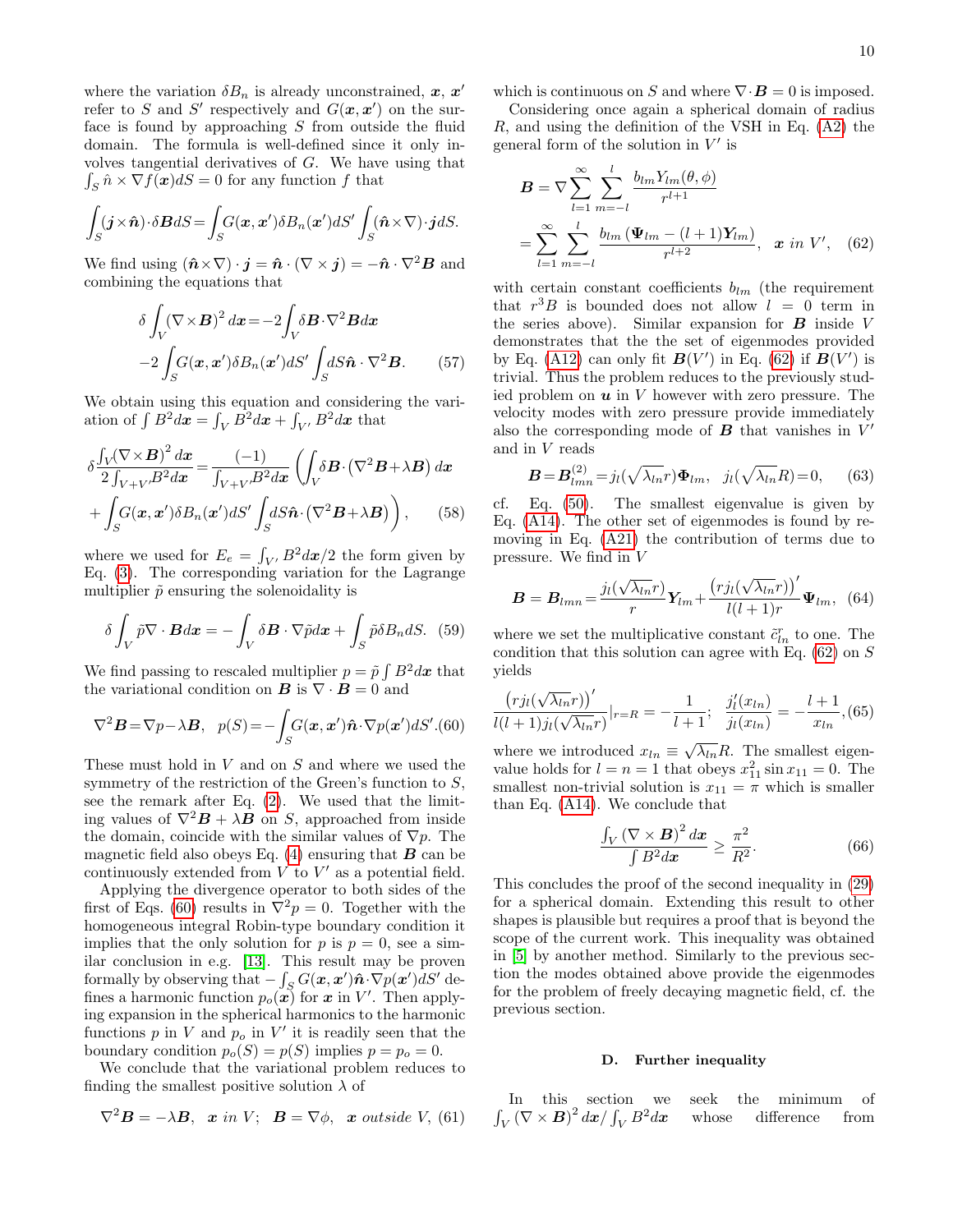Eq. [\(54\)](#page-8-4) is that the denominator includes the magnetic energy inside  $V$  and not in the whole space. Expression for that quantity is needed in order to derive the stability criteria given in Eq. [\(40\)](#page-6-2). The variational equations in this case are readily seen to be given by Eq. [\(60\)](#page-9-1) with the only change that the boundary conditions on  $p$ become  $p(S) = p_o(S)$  with  $p_o(\boldsymbol{x})$  defined by

$$
p_o(\mathbf{x}) \equiv -\int_S G(\mathbf{x}, \mathbf{x}') \hat{\mathbf{n}} \cdot (\nabla p(\mathbf{x}') - \lambda \mathbf{B}(\mathbf{x}')) dS'
$$
  
=  $-\lambda \phi(\mathbf{x}) - \int_S G(\mathbf{x}, \mathbf{x}') \hat{\mathbf{n}} \cdot \nabla p(\mathbf{x}') dS',$  (67)

where we used Eq. [\(2\)](#page-1-3) as the definition of  $\phi$ . We observe that  $p_o$  is harmonic in  $V'$  satisfying

<span id="page-10-2"></span>
$$
\nabla^2 p_o = 0, \quad \hat{\boldsymbol{n}} \cdot \nabla p_o(S) = \hat{\boldsymbol{n}} \cdot \nabla p(S) - \lambda B_n(S). \tag{68}
$$

We find immediately that the eigenmodes in Eq. [\(63\)](#page-9-3) are also eigenmodes of the problem at hand. The other set of eigenmodes  $B_{lm}$  is found by looking for solutions for  $p = r^l Y_{lm}(\theta, \phi)$ . We find using the results of the previous section that

<span id="page-10-1"></span>
$$
\mathbf{B}_{lm} = \left(\frac{\tilde{c}_{lm}^{r} j_l(\sqrt{\lambda_l}r)}{r} + \frac{lr^{l-1}}{\lambda_l}\right) \mathbf{Y}_{lm} + \left(\frac{\tilde{c}_{lm}^{r} (r j_l(\sqrt{\lambda_l}r))'}{l(l+1)r} + \frac{r^{l-1}}{\lambda_l}\right) \mathbf{\Psi}_{lm},
$$
(69)

which yields the following normal component on the surface

$$
\hat{\boldsymbol{n}} \cdot \boldsymbol{B}_{lm} = \left(\frac{\tilde{c}_{lm}^r j_l(\sqrt{\lambda_l}R)}{R} + \frac{lR^{l-1}}{\lambda_l}\right) Y_{lm}(\theta, \phi).
$$
 (70)

The potential corresponding to the Neumann boundary condition provided by the above equation is given by:

$$
\phi = -\left(\frac{\tilde{c}_{lm}^r j_l(\sqrt{\lambda_l}R)}{R} + \frac{lR^{l-1}}{\lambda_l}\right) \frac{R^{l+2}Y_{lm}(\theta, \phi)}{(l+1)r^{l+1}}.\tag{71}
$$

Requiring now that tangential components of the magnetic field  $\nabla \phi$  on the boundary S match those obtained from approaching the surface from  $V$ , as described by Eq.  $(69)$ , we obtain:

$$
\frac{\lambda_l \tilde{c}_{lm}^r j_l(\sqrt{\lambda_l}R)}{(2l+1)R} + \frac{\lambda_l \tilde{c}_{lm}^r (r j_l(\sqrt{\lambda_l}r))' \vert_{r=R}}{(2l+1)lR} = -R^{l-1}.
$$
 (72)

Since  $p_o$  is harmonic then for matching  $p = r^l Y_{lm}(\theta, \phi)$ on S it has the form  $p_o = R^{2l+1} Y_{lm}(\theta, \phi)/r^{l+1}$ . Consequently, the boundary condition in Eq. [\(68\)](#page-10-2) results after rearrangements and using Eq. [\(A8\)](#page-16-2) in the following equation (since  $\tilde{c}^r_{lm}$  do not depend on the index m then we omit it):

<span id="page-10-3"></span>
$$
\tilde{c}_l^r = \frac{(l+1)R^l}{\lambda_l j_l(\sqrt{\lambda_l}R)}.\tag{73}
$$

Summing the last two equations we find that  $x_l \equiv \sqrt{\lambda_l}R$ satisfies

$$
[\ln(x_{l}j_{l}(x_{l}))]' = -\frac{(3l+2)l}{(l+1)x_{l}}.
$$
\n(74)

We find using Eq. [\(A13\)](#page-16-3) that the smallest eigenvalue  $x_1$ obeys

$$
2x_1^2 \sin x_1 = 3(x_1 \cos x_1 - \sin x_1), \quad x_1 \approx 3.506. \tag{75}
$$

Since  $x_1$  is smaller than the smallest eigenvalue associated with the other see of eigenmodes, see Eq. [\(A14\)](#page-16-1), then it provides for the smallest eigenvalue giving that for a ball of radius  $R$  we have

<span id="page-10-0"></span>
$$
\frac{\int_V (\nabla \times \mathbf{B})^2 dx}{\int_V B^2 dx} \ge \frac{x_1^2}{R^2}, \quad x_1 \approx 3.506. \tag{76}
$$

The RHS is larger than that in Eq. [\(66\)](#page-9-4) since the denominator in the latter is larger than the one in Eq. [\(76\)](#page-10-0). This inequality has never been obtained previously.

### E. Structure of minimal dissipation modes

Before moving on to further expanding the stability investigations it is of interest to briefly dwell on the structure of the free decay modes found in the previous subsections. Thus, three different solenoidal modes that minimize dissipation in a ball of radius  $R$ have been observed. One mode is the flow  $u$  that minimizes  $\int_V (\nabla \times \boldsymbol{u})^2 d\boldsymbol{x} / \int_V u^2 d\boldsymbol{x}$  and vanishes on S. The other two modes are admissible magnetic fields, in the sense described in Sec. [III,](#page-1-1) that minimize  $\int_V (\nabla \times \boldsymbol{B})^2 d\boldsymbol{x} / \int B^2 d\boldsymbol{x}$  and  $\int_V (\nabla \times \boldsymbol{B})^2 d\boldsymbol{x} / \int_V B^2 d\boldsymbol{x}$ respectively. The first two modes are given by (we use Eq. [\(A13\)](#page-16-3) and change overall multiplicative constants)

<span id="page-10-4"></span>
$$
\mathbf{u}_{1m1} = \left(\frac{R}{xr}\sin\left(\frac{xr}{R}\right) - \cos\left(\frac{xr}{R}\right)\right) \frac{xR\Phi_{1m}}{r},\qquad(77)
$$

$$
x = \tan x \approx 4.493;\quad \mathbf{B}_{1m1} = \left(\frac{\sin y}{y} - \cos y\right) \frac{\mathbf{Y}_{1m}}{y^2}
$$

$$
+\left(\cos y + \left(y - \frac{1}{y}\right)\sin y\right) \frac{\Psi_{1m}}{2y^2},\quad y \equiv \frac{\pi r}{R},\qquad(78)
$$

where  $u_{1m1}(r = R) = 0$ . These modes have zero pressure, defined as the Lagrange multiplier associated with the solenoidality condition. Thus the variations of  $\int_V \left(\nabla\times\bm{u}\right)^2d\bm{x}/\int_V u^2d\bm{x} \text{ and } \int_V \left(\nabla\times\bm{B}\right)^2d\bm{x}/\int_V B^2d\bm{x},$ considered over  $u$  and  $B$  unconstrained by the solenoidality, vanish for  $u = u_{1m1}$  and  $B = B_{1m1}$ , respectively. We have

$$
\frac{\int_V\left(\nabla\times\boldsymbol{u}_{1m1}\right)^2d\boldsymbol{x}}{\int_Vu_{1m1}^2d\boldsymbol{x}}=\frac{x^2}{R^2},~~\frac{\int_V\left(\nabla\times\boldsymbol{B}_{1m1}\right)^2d\boldsymbol{x}}{\int B_{1m1}^2d\boldsymbol{x}}=\frac{\pi^2}{R^2}.
$$

There is degeneracy in  $m$  so that the equalities hold for  $m = \pm 1$  or  $m = 0$ . The modes have direct physical meaning. The flow  $u_{1m1}$  is the slowest decaying mode of unsteady Stokes flow in a ball and the magnetic field  $B_{1m1}$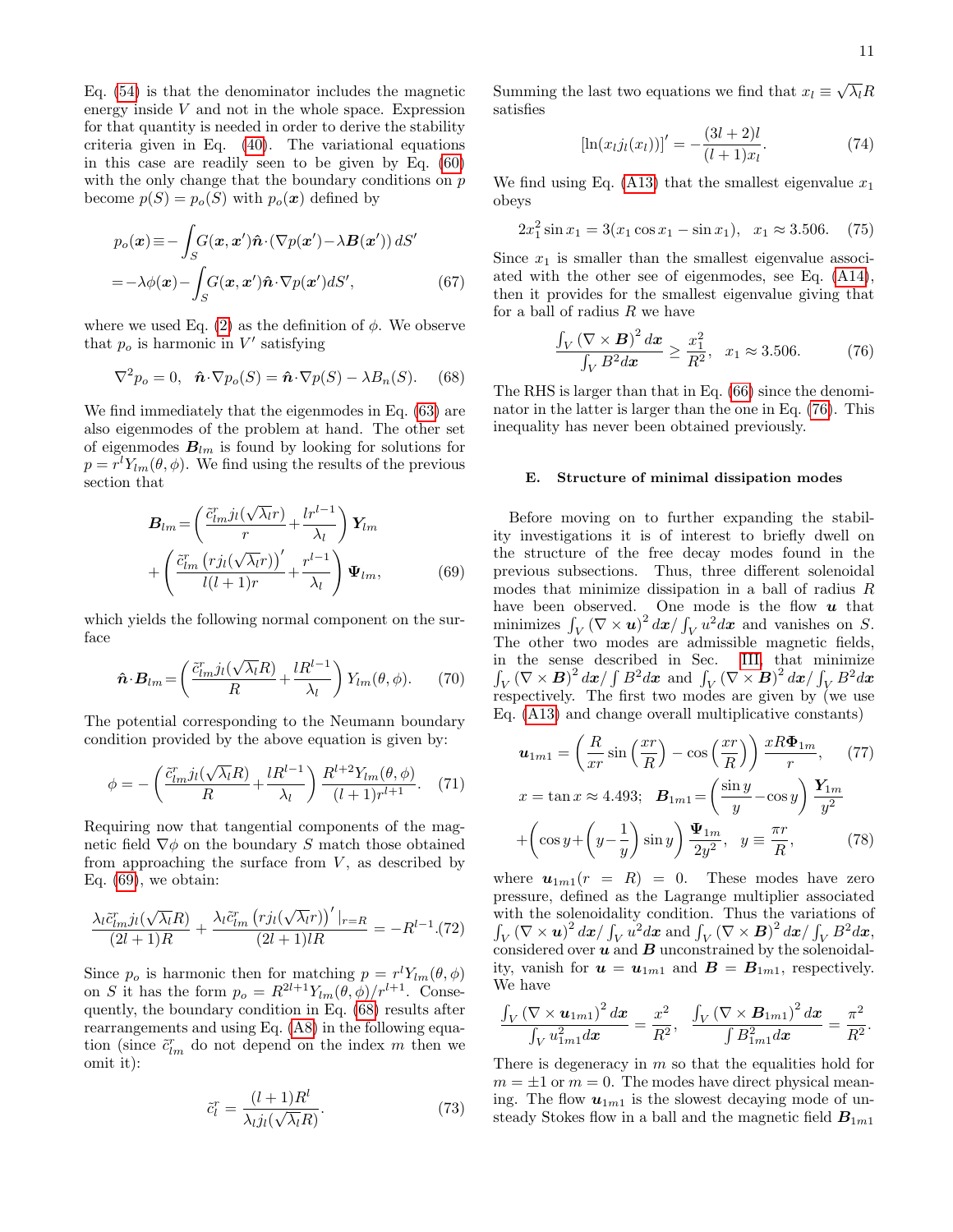

<span id="page-11-2"></span>FIG. 1: The radial structure of the slowest decaying mode of unsteady Stokes flow in a ball.



<span id="page-11-3"></span>FIG. 2: The radial structure of the components  $B_Y$  and  $B_P$ of the slowest decaying mode of the induction equation in the absence of flow in a ball  $(B_Y \text{ and } B_P \text{ are the coefficients of})$  $Y_{1m}$  and  $\Psi_{1m}$ , respectively).

is the slowest decaying mode of the induction equation in the absence of the flow, see above and [\[5\]](#page-17-4). The mode  $u_{1m1}$  vanishes at  $r = 0$  and  $r = R$ . In contrast,  $B_{1m1}$ is non-zero at these r. We plot  $u_{1m1}(r)$  and  $B_{1m1}(r)$  in Figs. [1](#page-11-2) and [2,](#page-11-3) respectively. It is seen that  $B_{1m1}$  is appreciable on the boundary of the fluid domain so that this mode uses that the magnetic field spreads beyond the fluid domain for lowering the dissipation.

It might be thought that zero pressure is an inherent property of this type of variational problems, cf. [\[5\]](#page-17-4). However the magnetic field  $B_0$  that minimizes  $\int_V (\nabla \times \boldsymbol{B})^2 d\boldsymbol{x} / \int_V B^2 d\boldsymbol{x}$  has a non-trivial pressure given by  $rY_{1m}(\theta, \phi)$  (pressure is a linear function of coordinates). Thus it minimizes a linear combination of  $\int_V (\nabla \times \boldsymbol{B})^2 dx / \int_V B^2 dx$  and  $\int rY_{1m} \nabla \cdot \boldsymbol{B} dx$  over **B** unconstrained by the solenoidality (and not simply  $\int_V (\nabla \times \boldsymbol{B})^2 d\boldsymbol{x} / \int_V B^2 d\boldsymbol{x}$ ). We have

$$
\mathbf{B}_{0} = \left(\frac{2Rj_{1}(x_{1}r/R)}{rj_{1}(x_{1})} + 1\right) \mathbf{Y}_{1m} + \left(\frac{R(rj_{1}(x_{1}r/R))'}{rj_{1}(x_{1})} + 1\right) \times \mathbf{\Psi}_{lm}; \quad \frac{\int_{V} (\nabla \times \mathbf{B}_{1m1})^{2} dx}{\int B_{1m1}^{2} dx} = \frac{x_{1}^{2}}{R^{2}}, \quad x_{1} \approx 3.506,
$$

where we used Eq. [\(73\)](#page-10-3) and changed the overall multiplicative constant. This formula can be rewritten via the trigonometric functions, similarly to Eqs. [\(77\)](#page-10-4), by using Eq. [\(A13\)](#page-16-3). The field  $B_0$  is appreciable on the boundary, similarly to  $B_{1m1}$ .

The last sections prove Eqs. [\(29\)](#page-5-3) finishing the derivation of the non-linear stability criteria given by Eqs. [\(31\)](#page-6-0). These are given via the properties of the strain and not  $v_0$  itself. In the next section we consider derivation of stability criteria in terms of the velocity.

# <span id="page-11-0"></span>VI. OTHER BOUNDARY CONDITIONS

The criteria that are displayed in Eqs. [\(31\)](#page-6-0) and [\(40\)](#page-6-2) have been derived under the assumption of "true" physical boundary conditions, namely the normal component of the velocity is zero (thus generalising results of [\[5\]](#page-17-4) that have been obtained for rigid rotation at most), as well as continuity of the magnetic field at the boundary, and the requirement that  $r^3B$  is finite in all space. Significant simplification of the calculations may result from the assumption that  $T'(\mathbf{B}) = T(\mathbf{B})$  in Eq. [\(19\)](#page-4-2), namely that  $(\mathbf{v}_0 \cdot \mathbf{B})(\hat{\mathbf{n}} \cdot \mathbf{B}) = 0$  on the boundary. This rather fits with boundary conditions that are frequently used for astrophysical numerical simulations where either the normal component of the magnetic field or its tangential component are assumed to vanish on the computational domain boundary. Furthermore, numerical simulations indicate that the generated magnetic field in a sphere concentrates near the origin and does not extend all the way to the boundaries [\[15,](#page-18-5) [19\]](#page-18-6), cf. however the structure of the minimal Joule heating modes above. Finally some phenomena, such as kinematic dynamo in homogeneous turbulence [\[14\]](#page-18-7), happen in the bulk and do not depend on the boundaries. In this section we explore the effect of using other boundary conditions by employing the assumption that all boundary terms that occur in integrations by parts can be neglected as modelled by  $\mathbf{B}(S) = 0$ . We will see that the calculations simplify most significantly in comparison with the previous sections.

The assumption that  $T'(\mathbf{B}) = T(\mathbf{B})$  implies that  $Q_1 = Q_2$  in Eq. [\(19\)](#page-4-2) up to the change of sign of s in the definition of  $T$ . This allows to simply transfer the results obtained for  $Q_1$  to  $Q_2$  by changing  $v_0$  by  $-v_0$ . The criterion of global stability given by Eq. [\(31\)](#page-6-0) remains intact under this change. The criterion given by Eq. [\(40\)](#page-6-2) becomes

<span id="page-11-1"></span>
$$
\frac{v_{0max}R}{\nu} < x, \quad \frac{v_{0max}R}{\eta} < x, \quad x \approx 4.493. \tag{79}
$$

According to the above criteria global stability is guaranteed at smaller  $\eta$  than in the case of the true boundary conditions. This is so since the condition  $\mathbf{B}(S) = 0$  cuts off modes that grow under true boundary conditions, a fact to be reckoned with in practice.

It is sometimes possible to derive more detailed criteria. We consider as an example the Couette flow that possesses the symmetry  $v_0 \rightarrow -v_0$  (more generally this symmetry holds for flows for which the nonlinear term in the Navier-Stokes equations vanishes identically such as pipe or channel flows). This flow holds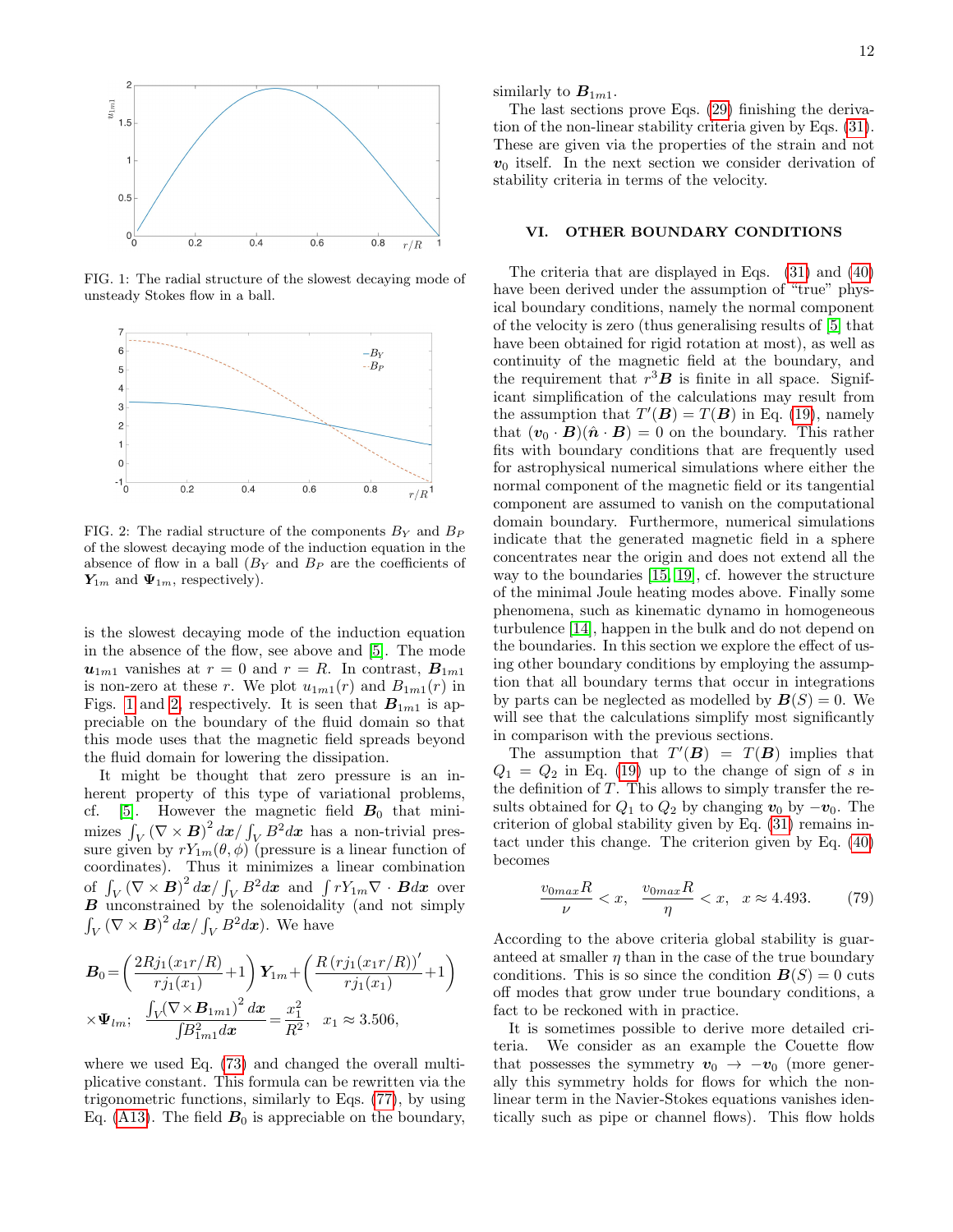between two concentric cylinders with inner and outer radii  $R_1$  and  $R_2$  and angular velocities  $\Omega_1$  and  $\Omega_2$ , respectively. We find immediately by applying the results of [\[9\]](#page-17-8) that if both  $\nu$  and  $\eta$  are greater than  $\nu_c$  defined by  $\nu_c^{-1} |\Omega_2 - \Omega_1| = \pi^2 (R_2^2 - R_1^2) (R_1 R_2 \ln(R_2/R_1))^{-2}$  then arbitrary disturbances decay. Thus in the limit of large viscosity and diffusivity (here given by  $\nu > \nu_c$  and  $\eta > \nu_c$ ) the laminar hydrodynamic Couette flow is stable.

Further transfer of known results for  $Q_1$  to  $Q_2$  is straightforward. For instance using Eq. [\(A23\)](#page-17-10) it is found that

<span id="page-12-2"></span>
$$
\frac{\dot{E}}{2} \leq \left( \left| min_{V} [eig(s)] \right| - \frac{\alpha \nu}{d^2} \right) E_{kin} \n+ \left( \left| max_{V} [eig(s)] - \frac{\alpha \eta}{d^2} \right| E_m \n\leq \left| max \left( \left| min_{V} [eig(s)] \right| - \frac{\alpha \nu}{d^2}, \left| max_{V} [eig(s)] - \frac{\alpha \eta}{d^2} \right| \right) E.
$$

We conclude that the logarithmic decay rate of the energy is no smaller than  $2\left|\max\left(\left|\min_{V}[eig(s)]\right|-\alpha\nu/d^2,\max_{V}[eig(s)]-\alpha\eta/d^2\right)\right|.$ This reduces for  $\mathbf{B} \equiv 0$  to the result of [\[9\]](#page-17-8). In our approach the above inequalities would include  $x^2/R^2$ instead of  $\alpha/d^2$ , see Eqs. [\(31\)](#page-6-0). This would be a stronger result assuming the validity of the generalized Rayleigh conjecture. Similarly usage of result of  $[9]$  for  $Q_1$  proves that the flow  $v_0$  is globally stable if

$$
\frac{v_{0max}d}{\nu} < \sqrt{\alpha}, \quad \frac{v_{0max}d}{\eta} < \sqrt{\alpha}, \quad \sqrt{\alpha} \approx 5.71. \tag{80}
$$

This result is weaker than Eq. [\(79\)](#page-11-1) if the generalized Rayleigh conjecture holds. If the conjecture is not assumed then  $R$  is the smallest radius of a ball enclosing the domain and the result resembles the linear Childress and Backus bounds considered later.

# <span id="page-12-0"></span>VII. NON-LINEAR DECAY OF MAGNETIC FIELD AT HIGH REYNOLDS NUMBER

If the kinetic Reynolds number is high, perturbations about  $v_0$  (concentrated at scales larger than dissipation scales) will grow, including those caused by a seed magnetic field. Therefore the distance between the MHD solutions  $v, B$  and  $v_0$ , as measured by E, would grow and  $E$  is not a good measure for determining whether the magnetic perturbations disappear. Instead we can consider if the magnetic component  $E_m$  of E decays, guaranteeing that any initial disturbance  $v(t = 0)$ ,  $B(t = 0)$  will decay under the non-linear MHD evolution to a purely hydrodynamic flow with  $\mathbf{B} = 0$ . In this section we derive the criterion for this decay. We use the physical boundary conditions with  $\bm{B}$  extending over the entire space.

Our previous considerations apply mostly to the low Reynolds number laminar stationary background flows though generalizations are possible for stable timedependent flows. In the opposite limit of large Reynolds

number, when the flow is not hydrodynamically stable and turbulent [\[10,](#page-18-1) [17\]](#page-18-8), the Reynolds-Orr equation and its magnetic extension become less relevant because  $Q_1(\mathbf{u})$ in Eq. [\(19\)](#page-4-2) is positive for a vast range of  $u$ . Still the magnetic Reynolds number might be so small that timederivative of magnetic energy, given by Eq. [\(9\)](#page-3-0), is negative for all **B** for reasonable properties of  $v_0$  (large Re and small  $Re_m$  implies small magnetic Prandtl number  $\nu/\eta$ ).

We observe that time derivative of the magnetic energy  $E_m$ , given by Eq. [\(17\)](#page-3-4), equals the derivative of E in Eq. [\(32\)](#page-6-6) with terms involving **u** omitted and  $v_0$  replaced by  $v$ . We find the inequality

$$
\frac{dE_m}{dt} \le \int_V \left( \frac{(\boldsymbol{B} \times \boldsymbol{v})^2}{2\tilde{\kappa}} + \frac{\tilde{\kappa}j^2}{2} - \eta j^2 \right) dx, \tag{81}
$$

which is obtained from Eq.  $(34)$  by omitting the contribution of  $u$  and using  $v$ , that depends on  $B$  via the non-linear MHD equations given by Eqs. [\(1\)](#page-1-2), instead of  $v_0$ . We find using  $\tilde{\kappa} = \eta$  (we saw that this is not the optimal choice of  $\tilde{\kappa}$  however it simplifies calculations. The resulting bound is not the tightest.) that

<span id="page-12-3"></span>
$$
\frac{d\ln E_m}{dt} = \frac{2}{\int B^2 dx} \frac{dE_m}{dt} \le \frac{v_{max}^2 \int_V B^2 dx}{\eta \int B^2 dx} - \frac{\eta \int j^2 dx}{\int B^2 dx}
$$

$$
\le \frac{v_{max}^2}{\eta} - \frac{\eta \pi^2}{R^2},\tag{82}
$$

where we used Eq. [\(66\)](#page-9-4) and  $v_{max}$  is the maximal value of  $v$  over the fluid domain. This equation holds instantaneously at time t where for turbulence  $v_{max}^2(t)$  is random yet bounded. Thus, despite that  $\boldsymbol{v}$  depends in an unknown fashion on  $\bm{B}$ , the equation implies that for any given disturbance the magnetic energy decays instantaneously for  $\eta$  above a threshold whose value depends on the disturbance's details. Information on the global behavior can be obtained by integrating the above equation over time, dividing by t, and taking  $t \to \infty$ ,

<span id="page-12-1"></span>
$$
\lim_{t \to \infty} \frac{\ln(E_m(t)/E_m(0))}{t} \le \frac{\langle v_{max}^2 \rangle}{\eta} - \frac{\eta \pi^2}{R^2},\qquad(83)
$$

where the angular brackets stand for time averaging.

The above equation allows to establish the non-linear stability bound by consistency demand. If we assume that the flow is unstable with respect to generation of magnetic field then the asymptotic state at large times is a stationary MHD turbulence where we assume that the driving forces are stationary. Therefore  $E_m(t)$  is finite and Eq. [\(83\)](#page-12-1) gives

<span id="page-12-4"></span>
$$
\frac{R\sqrt{\langle v_{max}^2 \rangle}}{\eta \pi} \ge 1.
$$
 (84)

We conclude that  $E_m(t)$  cannot remain finite and must decay unless the Reynolds number defined by the LHS of the above equation is larger than one. That Reynolds number involves a property of the stationary MHD flow,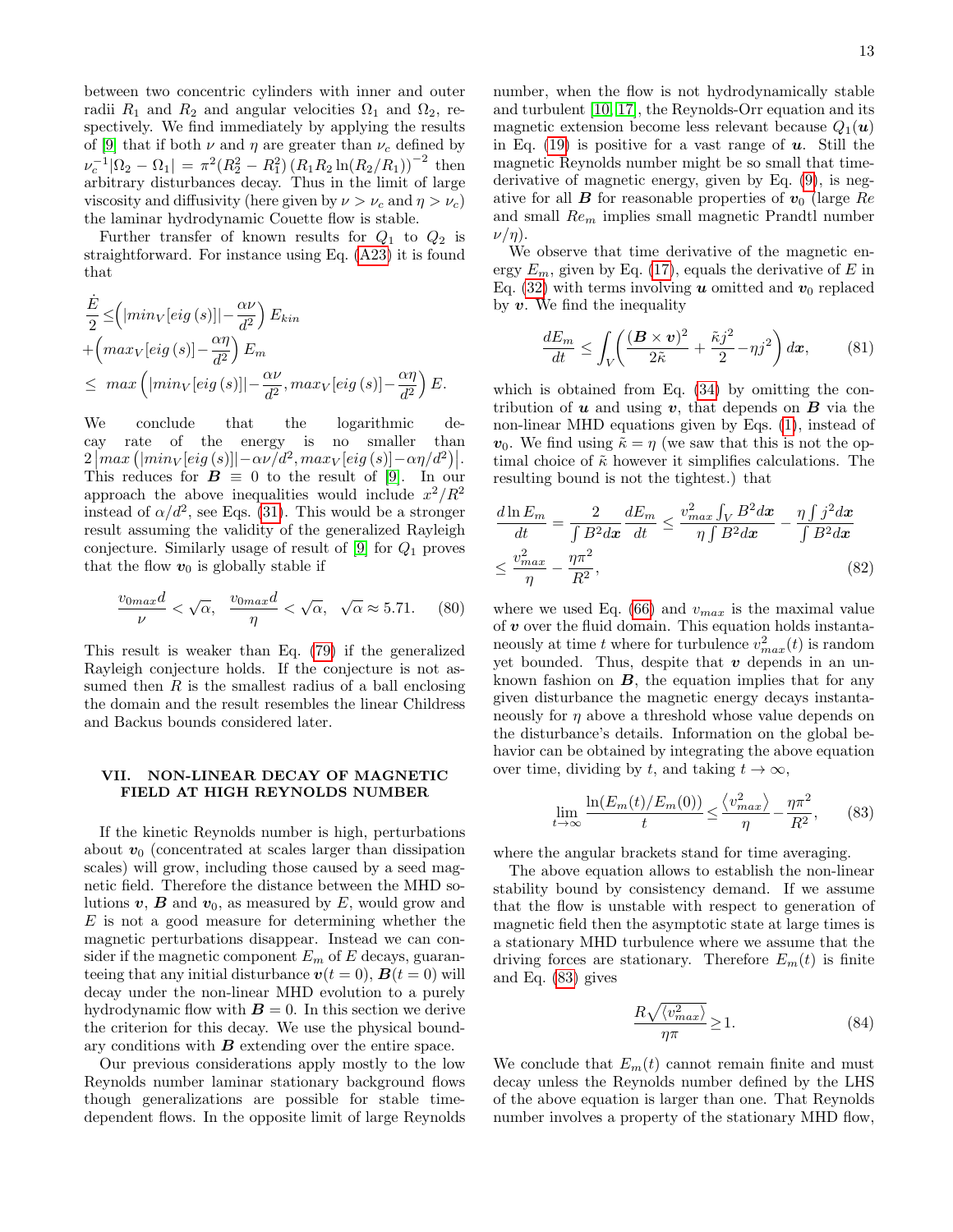$\langle v_{max}^2 \rangle$ . Its value is unknown however it is equal by order of magnitude to the kinetic energy  $\langle v^2 \rangle / 2$ . Typically this would also agree by order of magnitude with the purely hydrodynamic turbulence's  $\langle v_0^2 \rangle / 2$ , determined by Eq. [\(6\)](#page-2-4), or the square of the integral scale velocity of turbulence  $U^2$ , see e.g. [\[17\]](#page-18-8). Hence if we introduce a dimensionless coefficient c by  $\langle v_{max}^2 \rangle = c^2 U^2$  then we find the global stability criterion

<span id="page-13-0"></span>
$$
Re_m < \frac{\pi}{c}, \quad Re_m \equiv \frac{UR}{\eta}, \tag{85}
$$

where  $Re<sub>m</sub>$  is a possible definition of the usual magnetic Reynolds number. The only difference of this criterion from the last of Eqs. [\(80\)](#page-12-2), besides the obvious change of the definition of  $Re_m$ , is the presence of unknown constant c which is plausibly of order one. If we want to avoid the presence of unknown factors then we must either perform accurate study of  $\langle v_{max}^2 \rangle$  or limit the consideration to small initial perturbations of the magnetic field which constitutes the kinematic dynamo problem. The point of introducing  $c$  is that the criterion is given in terms of hydrodynamic turbulence and not MHD turbulence.

Some comments are in order. The bound seemingly could be tightened by using

$$
\frac{2}{\int_V B^2 dx} \frac{dE_m}{dt} \le \frac{v_{max}^2}{\eta} - \frac{\eta \int j^2 dx}{\int_V B^2 dx} \le \frac{v_{max}^2}{\eta} - \frac{\eta x_1^2}{R^2} (86)
$$

where  $x_1 \approx 3.506$ , instead of Eq. [\(82\)](#page-12-3). This would give factor of  $x_1$  instead of  $\pi$  in Eq. [\(85\)](#page-13-0). We will not explore this bound that demands more cumbersome calculations. A stability condition similar to Eq. [\(85\)](#page-13-0) could be derived in terms of the eigenvalues of the strain matrix, cf. Eq. [\(31\)](#page-6-0). Proceeding as in previous sections we find starting from Eq. [\(16\)](#page-3-5) that

$$
\frac{d\ln E_m}{dt} \le 2 \ max_V [eig(\tilde{s})] - \frac{2\eta \int_V (\nabla \times \mathbf{B})^2 d\mathbf{x}}{\int B^2 d\mathbf{x}} \le 2 \ max_V [eig(\tilde{s})] - \frac{2\eta \pi^2}{R^2},
$$
\n(87)

where  $\tilde{s}$  is the strain matrix of v i.e.  $\tilde{s}_{ik} = (\nabla_i v_k +$  $\nabla_k v_i/2$ . We find as previously that self-consistency of the assumption that magnetic energy does not decay demands

$$
\frac{R^2 \langle max_V[eig(\tilde{s})] \rangle}{\eta \pi^2} \ge 1,
$$
\n(88)

cf. Eq. [\(84\)](#page-12-4). However, since turbulent velocity gradients are determined by small-scale eddies then this bound is weaker than Eq.  $(85)$  by a power of Re that is  $R \langle max_V [eig (\tilde{s})] \rangle / \sqrt{\langle v_{max}^2 \rangle}$  is a power of Re. Yet the criterion can be of use for flows with moderate Reynolds numbers. Finally, non-linear stability criteria can also be derived for other boundary conditions, cf. the previous section.

# VIII. REPRESENTATION OF THE ENERGY GROWTH RATE FOR THE KINEMATIC DYNAMO PROBLEM

The criteria of the previous section can be given in terms of the properties of hydrodynamic turbulence without any unknown factors in the framework of the kinematic dynamo. The evolution of the magnetic field  $\boldsymbol{B}$  is then determined by:

<span id="page-13-1"></span>
$$
\partial_t \mathbf{B} + (\mathbf{v}_0 \cdot \nabla) \mathbf{B} = (\mathbf{B} \cdot \nabla) \mathbf{v}_0 + \eta \nabla^2 \mathbf{B}.
$$
 (89)

This equation is the second of Eqs. [\(1\)](#page-1-2), under the assumption that the Lorentz force  $(B \cdot \nabla)B$  term in the momentum equation is negligible due to the smallness of **B**, so that v becomes  $v_0$  given by Eq. [\(6\)](#page-2-4). Thus  $v_0$  in Eq.  $(89)$  is a given flow that is independent of  $\boldsymbol{B}$ . We are interested in the asymptotic properties of the evolution at large times. It is seen immediately that considerations of the previous section apply to  $E_m$  in this case with v replaced by  $v_0$ . This implies that if any of the conditions

<span id="page-13-4"></span>
$$
\frac{R\sqrt{\langle v_{0max}^2 \rangle}}{\eta \pi} < 1, \quad \frac{R^2 \langle max_V[eig(s)] \rangle}{\eta \pi} < 1,\tag{90}
$$

the magnetic energy decays. These are known criteria of linear stability, the Childress [\[20\]](#page-18-9) and Backus [\[5\]](#page-17-4) bounds, respectively. These are given here in the form suited for a time-dependent flow including turbulence. The bounds apply also to laminar flows where the averaging can be omitted. If our generalized Rayleigh conjecture holds then the Childress bound can be tightened. Our considerations also demonstrate that the assumption made in the derivation of  $[5]$  that the flow is a rigid rotation on S can be relaxed.

It is seen from the previous section that logarithmic growth rate is a quantity which has simple properties. We study the rate using the boundary condition  $\mathbf{B}(S) = 0$  so that the magnetic field is confined to the volume of the fluid. We use the energy density  $e_m \equiv \int_V B^2 dx/(2V)$ , rather than the energy itself. We observe that then Eq. [\(9\)](#page-3-0) yields:

<span id="page-13-2"></span>
$$
\lambda(t) \equiv \frac{1}{2} \frac{d \ln e_m}{dt} = \frac{1}{V} \int \left( \boldsymbol{b} s \boldsymbol{b} - \eta \left( \nabla \boldsymbol{b} \right)^2 \right) dx = \frac{Q_2(\boldsymbol{b})}{V} (91)
$$

where  $\lambda(t)$  is a logarithmic growth rate of the magnetic field and we introduced the "spatially normalized magnetic field"  $\boldsymbol{b}(t,\boldsymbol{x}) \equiv \boldsymbol{B}(t,\boldsymbol{x})/\sqrt{2e_m(t)}$ . It is readily seen that **b** obeys  $\int b^2 dx/V = 1$  and

<span id="page-13-5"></span>
$$
\partial_t \mathbf{b} + (\mathbf{v}_0 \cdot \nabla) \mathbf{b} = (\mathbf{b} \cdot \nabla) \mathbf{v}_0 - \mathbf{b} \nabla \cdot \mathbf{v}_0 + \eta \nabla^2 \mathbf{b} - \lambda(t) \mathbf{b}, \quad (92)
$$

where  $\nabla \cdot \mathbf{b} = 0$  and we used Eq. [\(89\)](#page-13-1). Previous considerations for  $Q_2$  result in the following inequalities

<span id="page-13-3"></span>
$$
\lambda \le \max_{V} [eig(s)] - \frac{\eta x^2}{R^2}, \quad \lambda \le \frac{v_{0max}^2}{2\eta} - \frac{\eta x^2}{2R^2},\tag{93}
$$

which holds instantaneously at time  $t$  and differ from the equations of the previous section by factor of  $x$  instead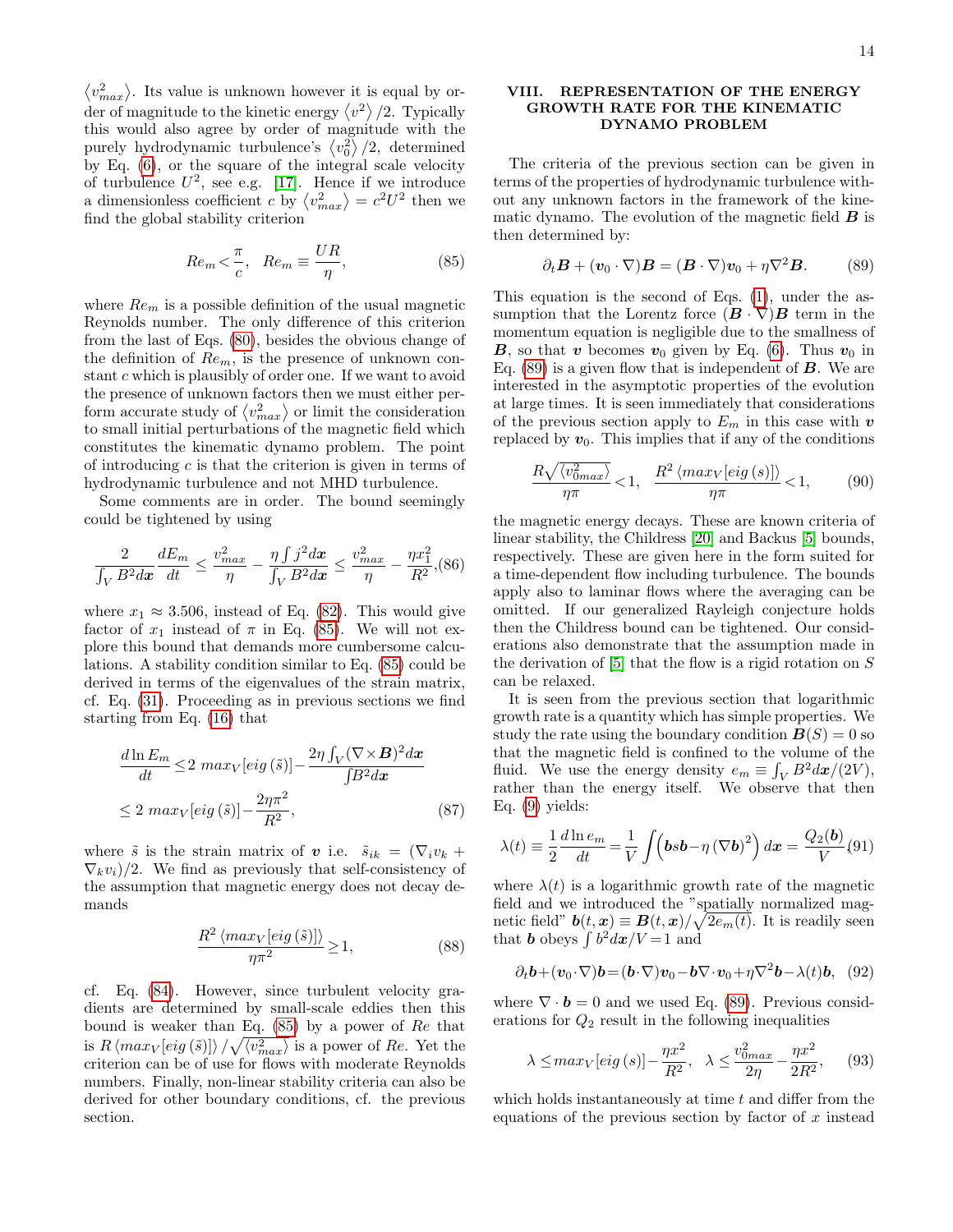of  $\pi$  due to different boundary conditions on **B**. We also find another inequality by introducing dimensionless variables as previously and using "time-dependent magnetic Reynolds number" (the time-dependence comes from  $T(\boldsymbol{b}),$ 

<span id="page-14-0"></span>
$$
\lambda(t) \le -\frac{D(\mathbf{b})}{VRe_m} \left( 1 - \frac{Re_m}{\tilde{R}e_m(t)} \right),
$$
  

$$
\frac{1}{\tilde{R}e_m(t)} \equiv max_{\mathbf{b}} \left( -\frac{T(\mathbf{b})}{D(\mathbf{b})} \right),
$$
 (94)

where the forms  $T$  and  $D$  are defined in Eq. [\(19\)](#page-4-2).

# A. Laminar flow

A simple use of the above equations is provided by the kinematic dynamo problem for a time-independent laminar flow  $v_0$ . In this case Eq. [\(89\)](#page-13-1) implies that at large times the magnetic field is given by  $\mathbf{B} \propto \exp(\lambda t) \mathbf{b}(\mathbf{x})$ where  $\lambda$  is the largest eigenvalue of the time-independent evolution operator in Eq. [\(89\)](#page-13-1). Then Eq. [\(91\)](#page-13-2) provides the connection between  $\lambda$  and **b**.

We also observe that in the case of kinematic dynamo problem for laminar flow all the results that were derived previously from the extended Reynolds-Orr equation hold with  $Q_1$  omitted. Some conclusions are obtainable from observing that  $Q_1$  and  $Q_2$  interchange under the change of sign of  $v_0$ . Thus if a hydrodynamic study proves that  $Q_1$  is negative definite for a certain range of Re, and the flow has  $v_0 \rightarrow -v_0$  symmetry, then  $Q_2$  is negative definite for the same range of  $Re<sub>m</sub>$  (with corresponding implications for stability).

We have obvious conclusions from the inequalities given by Eqs. [\(93\)](#page-13-3), [\(94\)](#page-14-0). Since for the used boundary condition  $\mathbf{B}(S)$  the forms  $Q_i$  agree, up to sign-reversal of  $\mathbf{v}_0$ , then we could similarly use the inequalities of [\[9\]](#page-17-8) derived for  $Q_1$ . For instance the last of Eqs. [\(93\)](#page-13-3) gives that the magnetic field decays if  $v_{0max}R/\eta < x$  whereas the usage magnetic field decays if  $v_{0max} n/\eta < x$  whereas the usage<br>of [\[9\]](#page-17-8) would give as a criterion  $v_{0max} d/\eta < \sqrt{\alpha} \approx 5.71$ . Similarly, Eq. [\(94\)](#page-14-0) gives the stability bound  $Re_m < Re_m$ .

### B. Turbulence.

We return to the general case of time-dependent turbulent flow. We have from Eq. [\(91\)](#page-13-2)

$$
\lim_{t\to\infty}\frac{1}{2t}\ln\bigg(\frac{e_m(t)}{e_m(0)}\bigg)=\langle\lambda\rangle=\int\!\Big(\!\big<\boldsymbol{b}\boldsymbol{s}\boldsymbol{b}\rangle-\eta\left<\big(\nabla\boldsymbol{b}\big)^2\big>\!\Big)\Big)\frac{d\boldsymbol{x}}{V}(95)
$$

provided that the limit exists where we remind the reader that the angular brackets stand for time-average. We find from Eq. [\(94\)](#page-14-0) that if  $Re_m < \tilde{R}e_m(t)$  at all times then the energy decays. Universal stability conditions are found readily from Eqs. [\(93\)](#page-13-3) that give

$$
\langle \lambda \rangle \le \langle max_V[eig(s)] \rangle - \frac{\eta x^2}{R^2}, \quad \langle \lambda \rangle \le \frac{\langle v_{0max}^2 \rangle}{2\eta} - \frac{\eta x^2}{2R^2}. (96)
$$

This gives simple anti-dynamo theorems, similar to those in Eqs. [\(90\)](#page-13-4) with the difference due to the boundary conditions. If we define the strain-based Reynolds numbers that are based on the gradients and the velocity as  $Res_m \equiv \langle max_V [eig(s)] \rangle R^2 / \eta$  and  $Re_m \equiv \langle v_{0max}^2 \rangle^{1/2} R / \eta$ then if either of the conditions

<span id="page-14-1"></span>
$$
Res_m < x^2 \approx 20.19
$$
,  $Re_m < x \approx 4.493$ , (97)

holds, small perturbations of the magnetic field decay. For single-scale homogeneous random flow the first of the above criteria is similar to that obtained from theoretical studies that are based on the Kazantzev-Kraichnan model of turbulence [\[14\]](#page-18-7). For turbulence with fluctuations at many scales, the flow gradients are determined by small-scale eddies [\[17\]](#page-18-8). Thus  $\langle max_V [eig(s)] \rangle$  is larger than  $\langle v_{0max}^2 \rangle^{1/2}/R$  by a power of Reynolds number and only the last of Eqs. [\(97\)](#page-14-1) is really useful. We observe that  $Re<sub>m</sub>$  is similar to the usual way of defining the magnetic Reynolds number as the product of the integral scale L and the integral scale velocity  $U$  divided by  $\eta$ . Indeed, in many practically relevant cases turbulence is stirred on the scale of the container so that  $L \sim R$ . Moreover the statistics at the integral scale is not intermittent so that  $\langle v_{0max}^2 \rangle^{1/2}$  would usually be of the same order as U (in many cases both velocities are similar to the velocity difference prescribed at the boundary). We conclude that  $Re<sub>m</sub>$  is of order of the usual magnetic Reynolds number which allows comparison with the usual criteria [\[14\]](#page-18-7).

Finally we provide a more detailed criterion by starting from the assumption that at large times the magnetic energy spectrum  $E_B(t, k)$  of the magnetic field is separable,  $E_B(t, k) = e_m(t)e_B(k)$ , where k is the wavenumber. In the case of dynamo, where the field grows, this form is observed in a number of simulations of homogeneous isotropic turbulence, see [\[14\]](#page-18-7) and references therein. Since the magnetic field energy is  $\int E_B(t, k)dk$ then we have  $\int e_B(k)dk = 1$ . The spectrum of **b** is seen from the definition in Eq. [\(92\)](#page-13-5) to be given by  $e_B(k)/2$ . We find

$$
\langle \lambda \rangle \leq (2\eta)^{-1} \left( \langle v_{0max}^2 \rangle - \eta^2 \langle (\nabla \mathbf{b})^2 \rangle_c \right)
$$
  
=  $\eta \left( Re_m^2 - 1 \right) \int_0^\infty k^2 e_B(k) dk/4,$  (98)

where we designate by angular brackets with subscript c the spatio-temporal averages that can be assumed to be equal to the ensemble averages by ergodicity. We introduced the magnetic Reynolds number  $Re_m^2 \equiv$  $2\langle v_{0max}^2 \rangle / (\eta^2 \int_0^\infty k^2 e_B(k)dk)$ . The difference of the inequality above from those used previously is that we treat the energy dissipation term without approximations. We find that for  $Re_m < 1$  we have  $\langle \lambda \rangle < 0$  and there is no dynamo effect. We observe that if we introduce a correlation length  $l_c$  of the magnetic field by  $2l_c^{-2} \equiv \int_0^\infty k^2 E_B(t, k)dk / \int_0^\infty E_B(t, k)dk = \int_0^\infty k^2 e_B(k)dk$  then  $Re_m = l_c \sqrt{\langle v_{0max}^2 \rangle}/\eta$ . Since near the transition the correlation length of the magnetic field is of order of  $L$  then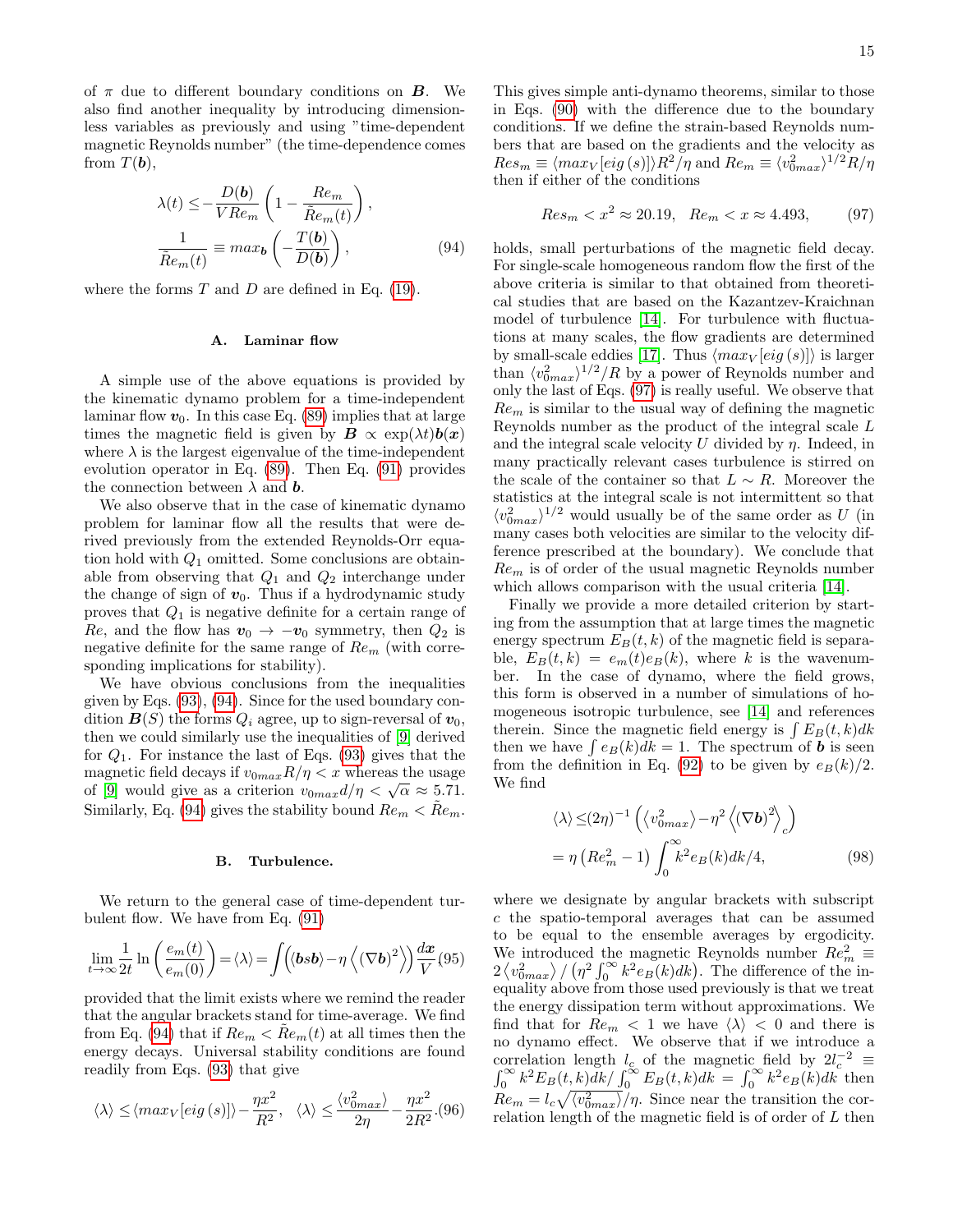the above definition agrees by order of magnitude with the more usual definition  $Re_m = UL/\eta$ . This implies that for  $UL/\eta \ll 1$  there is no dynamo.

### IX. CONCLUSIONS

Our work describes what can be inferred about the magnetic field generation in conducting fluids from general principles, without reverting to detailed calculations, theoretical or numerical. This includes thresholds for non-linear instability, that seemingly were not considered in this context previously. This is done by providing an extension of the Reynolds-Orr equation to magnetohydrodynamics. The latter describes the evolution of the total energy, both kinetic as well as magnetic and hence, unlike previous works, enables the derivation of lower bounds for dynamo action for both the Reynolds number as well as for the magnetic Reynolds number. The extended Reynolds-Orr equation has been derived for boundary conditions of zero normal velocity (and arbitrary tangential velocity) and the continuous connection of the magnetic field to a decaying external potential field. We demonstrated that the extension has similar powerful implications for the non-linear stability as its hydrodynamic counterpart. Thus we can prove that there is a range of small hydrodynamic and magnetic Reynolds numbers for which the laminar flow without magnetic field is stable with respect to disturbances of arbitrary magnitude.

We have started by deriving lower bounds for the logarithmic decay rates of kinetic energy of the fluid and the Joule heating of non-flowing conducting medium in a given domain. We introduced conjecture that the domain shape that creates optimal conditions for minimization of the dissipative processes has maximal symmetry i.e. a sphere. This generalizes from scalar to solenoidal vector fields the proved conjecture by Rayleigh and leads to a generalised Rayleigh-Faber-Krahn inequality. The extremal modes of dissipation were constructed explicitly for a ball by using vector spherical harmonics. An interesting side result emerges from these calculations, that the slowest decaying mode has zero pressure. Whether this is true for a domain of any shape is left for future work. We used these results in order to derive lower bounds for the stability of hydrodynamic as well as magnetic perturbations (not necessarily small). The lower bounds are expressed in terms of the Reynolds as well as magnetic Reynolds numbers that are based on the maximal velocity of the unperturbed flow or eigenvalues of strain. We have also provided proved weaker bounds that do not involve any conjecture. Finally, we considered also other boundary conditions, that occur in numerical work, demonstrating that they lead to significantly simpler calculations and qualitatively similar bounds.

In the case of turbulence we provided a criterion for the decay of arbitrarily large initial fluctuations of the magnetic field. This is given via properties of hydrodynamic turbulence and an unknown coefficient that is probably of order one. Here more detailed studies are needed including that, to the best of our knowledge, the critical magnetic Reynolds number below which initial, possibly large, disturbances of the magnetic field decay, is yet to be obtained numerically (similar studies for small initial disturbances are well-known [\[14\]](#page-18-7)). Our result does prove that there is a finite threshold value of the magnetic Reynolds number below which the magnetic field decays.

We remark that the derived stability criteria, are probably significantly smaller than the actual sharp bounds that would be found from detailed studies that are usually numerical [\[14,](#page-18-7) [15,](#page-18-5) [19\]](#page-18-6). This parallels the situation for the estimates of the critical Reynolds number of hydrodynamic instability using the Reynolds-Orr equation - the estimates are too conservative [\[2,](#page-17-1) [9\]](#page-17-8). However the described approach seems to be the only theoretical route to non-linear stability which is valuable since linear stability analysis is intrinsically incomplete. Moreover, even in the case of linear stability, the provided estimates are valuable since they do not require extensive calculations for reaching conclusions of wide generality. In this context it is worth stressing that the considerations above do not assume homogeneous isotropic turbulence and could be used for other random flows including the less studied inhomogeneous turbulence.

We also demonstrated that the logarithmic growth rate of magnetic field in the kinematic dynamo problem is described by an equation similar to that in the Reynolds-Orr equation. We revisited Childress and Backus bounds for laminar flows and considered implications for the field growth in turbulence.

Acknowledgments. This research was supported by the Israel Science Foundation (ISF) under grants No. 2040/17 and 366/15.

# <span id="page-15-0"></span>Appendix A: Generalised Rayleigh-Faber-Krahn inequality

Here we derive the eigenmodes and eigenvalues  $\lambda$  that solve Eq. [\(44\)](#page-7-2). Taking divergence of the equation gives that  $\nabla^2 p = 0$  so that p can be written as superposition of spherical harmonics that are regular at the origin, i.e.  $r^l Y_{lm}(\theta, \phi)$ . We look for elementary solutions  $u_{lm}$  of Eq. [\(44\)](#page-7-2) that correspond to  $p = r^l Y_{lm}(\theta, \phi)$ . We will see that the solution allows also to find the modes with zero pressure. We consider

<span id="page-15-2"></span>
$$
\lambda_{lm}\mathbf{u}_{lm}+\nabla^2\mathbf{u}_{lm}=\nabla\left(r^lY_{lm}\right)=r^{l-1}\left(lY_{lm}+\Psi_{lm}\right),\,\,\text{(A1)}
$$

where we introduced dimensionless vector spherical harmonics (VSH) [\[25\]](#page-18-10),

<span id="page-15-1"></span>
$$
\mathbf{Y}_{lm} = \hat{r}Y_{lm}, \quad \mathbf{\Psi}_{lm} = r\nabla Y_{lm} = \hat{\theta}\partial_{\theta}Y_{lm} + \frac{\hat{\phi}\partial_{\phi}Y_{lm}}{\sin\theta},
$$
\n
$$
\mathbf{\Phi}_{lm} = \mathbf{r} \times \nabla Y_{lm} = -\nabla \times (\mathbf{r}Y_{lm}) = \hat{\phi}\partial_{\theta}Y_{lm} - \frac{\hat{\theta}\partial_{\phi}Y_{lm}}{\sin\theta}, \text{(A2)}
$$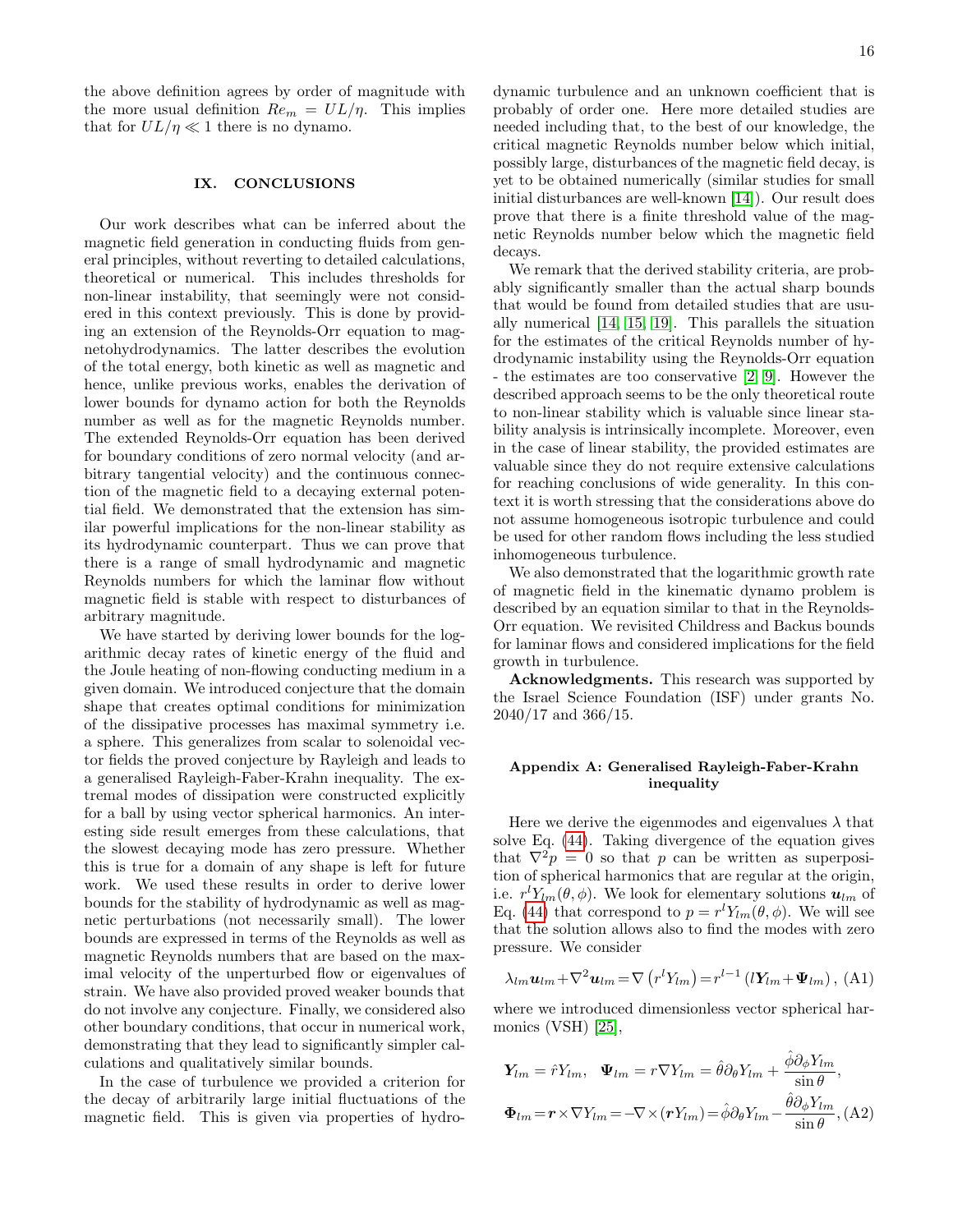where  $\nabla$  is the three-dimensional gradient  $\nabla Y_{lm}$  =  $\hat{\theta} \partial_{\theta} Y_{lm}/r + \hat{\phi} \partial_{\phi} Y_{lm}/(r \sin \theta)$ . We use the multiplicative factor in the definition of spherical harmonics used in [\[25\]](#page-18-10) where,

$$
\int Y_{lm} Y_{l'm'}^* d\Omega = \int_0^\pi \sin \theta d\theta \int_0^{2\pi} d\phi Y_{lm} Y_{l'm'}^* = \delta_{ll'} \delta_{mm'},
$$
  

$$
Y_{lm} = \sqrt{\frac{(2l+1)}{4\pi} \frac{(l-m)!}{(l+m)!}} P_l^m(\cos \theta) \exp(im\phi).
$$
 (A3)

Thus for instance,

$$
Y_{10} = \sqrt{\frac{3}{4\pi}} \cos \theta, \quad \Psi_{10} = -\hat{\theta} \sqrt{\frac{3}{4\pi}} \sin \theta. \tag{A4}
$$

The VSH are a complete set of functions and we can expand any flow  $u$  as,

<span id="page-16-4"></span>
$$
\mathbf{u} = \sum_{l=1}^{\infty} \sum_{m=-l}^{l} \left( c_{lm}^{r}(r) \mathbf{Y}_{lm} + c_{lm}^{(1)}(r) \mathbf{\Psi}_{lm} + c_{lm}^{(2)}(r) \mathbf{\Phi}_{lm} \right) (A5)
$$

Operating on both sides of Eq. [\(A5\)](#page-16-4) with the curl operator yields [\[25\]](#page-18-10),

$$
\nabla \times \mathbf{u} = \sum_{l=1}^{\infty} \sum_{m=-l}^{l} \left( -\frac{l(l+1)c_{lm}^{(2)} Y_{lm}}{r} \right)
$$
(A6)  
-  $\left( \frac{dc_{lm}^{(2)}}{dr} + \frac{c_{lm}^{(2)}}{r} \right) \Psi_{lm} + \left( \frac{dc_{lm}^{1}}{dr} + \frac{c_{lm}^{(1)}}{r} - \frac{c_{lm}^{r}}{r} \right) \Phi_{lm}.$ 

Applying the curl operator once again and using the incompressibility condition that implies  $\nabla^2 u = -\nabla \times (\nabla \times$  $u$ , we find:

$$
\nabla^2 \mathbf{u} = \sum_{l=1}^{\infty} \sum_{m=-l}^{l} \left( \frac{l(l+1)\mathbf{Y}_{lm}}{r} \left( \frac{dc_{lm}^{(1)}}{dr} + \frac{c_{lm}^{(1)}}{r} - \frac{c_{lm}^r}{r} \right) \right)
$$

$$
+ \Psi_{lm} \left( \frac{d}{dr} + \frac{1}{r} \right) \left( \frac{dc_{lm}^{(1)}}{dr} + \frac{c_{lm}^{(1)}}{r} - \frac{c_{lm}^r}{r} \right) \qquad (A7)
$$

$$
- \Phi_{lm} \left[ \frac{l(l+1)c_{lm}^{(2)}}{r^2} - \left( \frac{d}{dr} + \frac{1}{r} \right) \left( \frac{dc_{lm}^{(2)}}{dr} + \frac{c_{lm}^{(2)}}{r} \right) \right] \right).
$$

Finally, inserting the above expression for  $\nabla^2 u$  into Eq. [\(A1\)](#page-15-2) and equating coefficients of the VSH yield the following equations:

<span id="page-16-2"></span>
$$
\lambda_{lm}c_{lm}^r + \frac{l(l+1)}{r} \left( \frac{dc_{lm}^{(1)}}{dr} + \frac{c_{lm}^{(1)}}{r} - \frac{c_{lm}^r}{r} \right) = lr^{l-1}, \quad \text{(A8)}
$$

$$
\lambda_{lm}c_{lm}^{(1)} + \left( \frac{d}{dr} + \frac{1}{r} \right) \left( \frac{dc_{lm}^{(1)}}{dr} + \frac{c_{lm}^{(1)}}{r} - \frac{c_{lm}^r}{r} \right) = r^{l-1},
$$

$$
\lambda_{lm}c_{lm}^{(2)} - \frac{l(l+1)c_{lm}^{(2)}}{r^2} + \left( \frac{d}{dr} + \frac{1}{r} \right) \left( \frac{dc_{lm}^{(2)}}{dr} + \frac{c_{lm}^{(2)}}{r} \right) = 0.
$$

The last equation can be written as

$$
\frac{d^2}{dr^2} \left( r c_{lm}^{(2)} \right) + \left( \lambda_{lm} - \frac{l(l+1)}{r^2} \right) r c_{lm}^{(2)} = 0, \quad (A9)
$$

so that its solution that is regular at  $r = 0$  is given by:

$$
c_{lm}^{(2)} = j_l(\sqrt{\lambda_{lm}}r), \tag{A10}
$$

where  $j_l(x)$  is the spherical Bessel function which is defined as the product of the Bessel function of order  $l+1/2$ and  $\sqrt{\pi/(2x)}$ . We omitted an arbitrary multiplicative constant. We observe that divergence of the flow is independent of  $c_{lm}^{(2)}$ lm

<span id="page-16-5"></span>
$$
\nabla \cdot \boldsymbol{u} = \sum_{l=1}^{\infty} \sum_{m=-l}^{l} \left( \frac{dc_{lm}^r}{dr} + \frac{2c_{lm}^r}{r} - \frac{l(l+1)c_{lm}^{(1)}}{r} \right) Y_{lm}.\text{ (A11)}
$$

Thus the incompressibility condition does not impose any restrictions on  $c_{lm}^{(2)}$ . We therefore find a set of eigenmodes of Eqs. [\(44\)](#page-7-2) that have eigenvalues  $\lambda = \lambda_{lmn}$  as determined from

<span id="page-16-0"></span>
$$
\boldsymbol{u} = \boldsymbol{u}_{lmn}^{(2)} = j_l(\sqrt{\lambda_{ln}}r)\boldsymbol{\Phi}_{lm}, \quad p = 0, \quad j_l(\sqrt{\lambda_{ln}}R) = 0, \text{(A12)}
$$

where  $n$  is the radial mode number that counts zeros of the Bessel function. Since  $\Phi_{00} = 0$  is the trivial solution then these solutions exist for any positive integer  $l$  and  $-l \leq m \leq l$ . The eigenvalues are independent of m so that for each l there is  $2l + 1$  degeneracy. Therefore the eigenvalues are denoted only by  $l$  and  $n$  while the subscript m is omitted for convenience. The smallest  $\lambda_{ln}$ is attained at  $l = 1$  and  $n = 1$ . We find using

<span id="page-16-3"></span>
$$
j_1(\sqrt{\lambda_{1n}}r) = \frac{1}{\sqrt{\lambda_{1n}}r} \left( \frac{\sin(\sqrt{\lambda_{1n}}r)}{\sqrt{\lambda_{1n}}r} - \cos(\sqrt{\lambda_{1n}}r) \right), \text{(A13)}
$$

and requiring  $j_l(\sqrt{\lambda_{11}}R) = 0$  that

<span id="page-16-1"></span>
$$
\lambda_{11} = \frac{x^2}{R^2}
$$
,  $\tan x = x$ ,  $x \approx 4.493$ . (A14)

which is larger than  $\pi^2/R^2$  obtained by disregarding the solenoidality constraint. The rest of Eqs. [\(A8\)](#page-16-2) read

$$
\frac{d(r c_{lm}^{(1)})}{dr} - c_{lm}^r = \frac{r^{l+1}}{l+1} - \frac{\lambda_{lm} r^2 c_{lm}^r}{l(l+1)},
$$
  

$$
\frac{d^2}{dr^2} \left( r c_{lm}^{(1)} \right) - \frac{d c_{lm}^r}{dr} = r^l - \lambda_{lm} r c_{lm}^{(1)}.
$$
 (A15)

Taking derivative of the first equation we find that consistency of the equations demands that,

<span id="page-16-6"></span>
$$
\frac{d\left(r^2c_{lm}^r\right)}{dr} = l(l+1)rc_{lm}^{(1)},\tag{A16}
$$

which agrees with the incompressibility condition, see Eq. [\(A11\)](#page-16-5). Thus the solution reduces to the coupled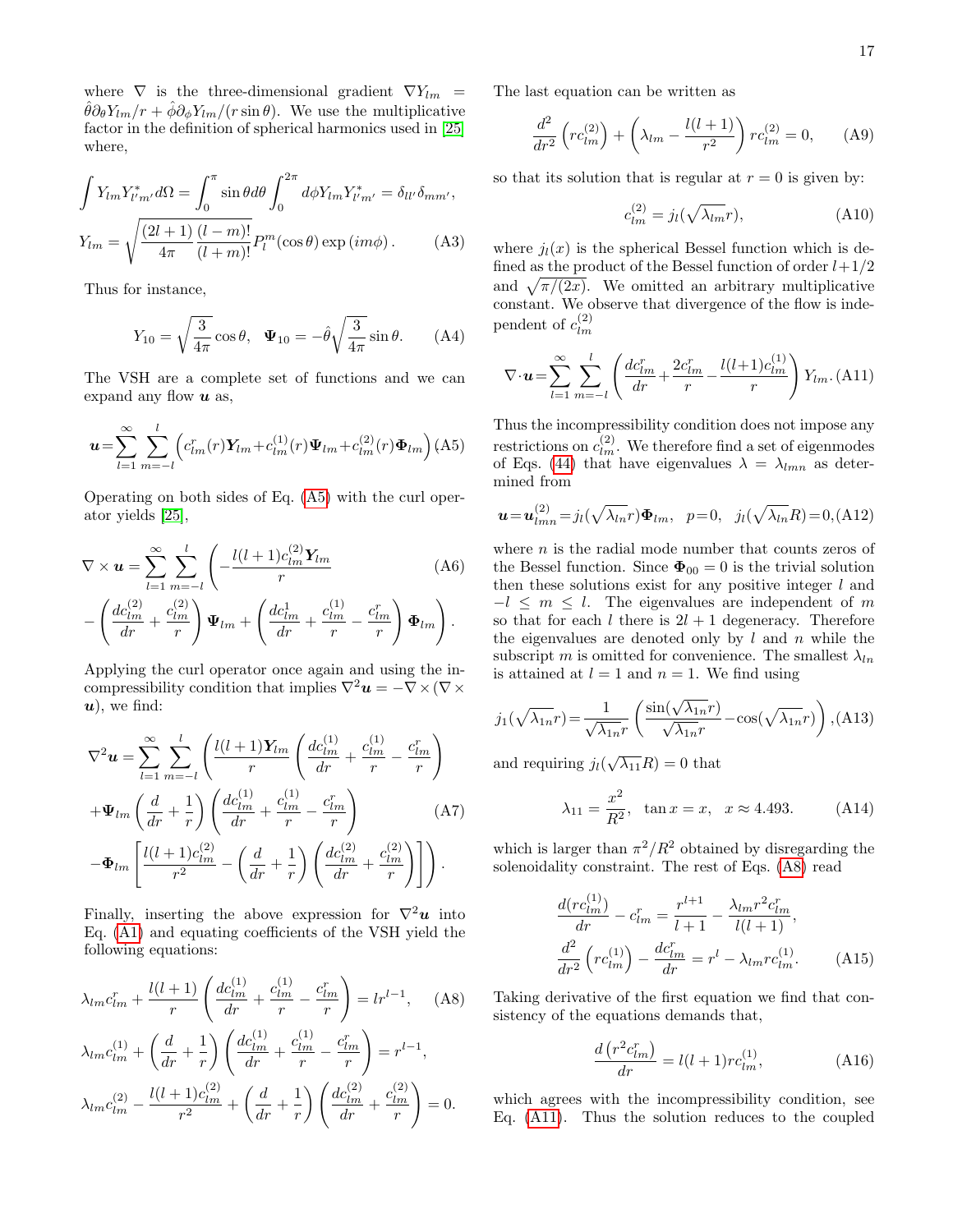equations,

$$
\frac{d(r c_{lm}^{(1)})}{dr} - \frac{r^{l+1}}{l+1} = c_{lm}^r - \frac{\lambda_{lm} r^2 c_{lm}^r}{l(l+1)},
$$
  

$$
\frac{d(r^2 c_{lm}^r)}{dr} = l(l+1) r c_{lm}^{(1)}.
$$
 (A17)

Taking derivative of the last equation and using the first,

$$
\frac{d^2y}{dr^2} + \left[\lambda_{lm} - \frac{l(l+1)}{r^2}\right]y = lr^{l+1},\tag{A18}
$$

where  $y = r^2 c_{lm}^r$ . We observe that  $l r^{l+1}/\lambda_{lm}$  gives a partial solution of this equation. We conclude that the solution that is regular at zero is,

$$
c_{lm}^r = \frac{\tilde{c}_{lm}^r j_l(\sqrt{\lambda_{lm}}r)}{r} + \frac{lr^{l-1}}{\lambda_{lm}},\tag{A19}
$$

where  $\tilde{c}_{lm}^r$  is a constant and  $l > 0$  (the solution with  $l = 0$ is not regular at the origin). We find using Eq. [\(A16\)](#page-16-6),

$$
c_{lm}^{(1)} = \frac{\left(r^2 c_{lm}^r\right)'}{l(l+1)r} = \frac{\tilde{c}_{lm}^r}{l(l+1)r} \frac{d\left(rj_l(\sqrt{\lambda_{lm}}r)\right)}{dr} + \frac{r^{l-1}}{\lambda_{lm}}\text{(A20)}
$$

We conclude that  $u_{lm}$  has the form

<span id="page-17-9"></span>
$$
\mathbf{u}_{lm} = \left(\frac{\tilde{c}_l^r j_l(\sqrt{\lambda_l}r)}{r} + \frac{lr^{l-1}}{\lambda_l}\right) \mathbf{Y}_{lm}
$$

$$
+ \left(\frac{\tilde{c}_l^r (r j_l(\sqrt{\lambda_l}r))'}{l(l+1)r} + \frac{r^{l-1}}{\lambda_l}\right) \mathbf{\Psi}_{lm},
$$
(A21)

where we omitted the subscript m from  $\tilde{c}_l^r$  and  $\lambda_l$  as they are independent of  $m$ . These constants are fixed by the requirement that  $u_{lm}(r = R) = 0$  which gives rise to an infinite series of eigenvalues  $\lambda_{ln}$  where  $n = 1, ...\infty$  is the radial mode number. The smallest eigenvalue is attained for  $l = n = 1$  and is found as the smallest positive solution of the coupled equations for  $l = 1$ 

$$
\frac{\tilde{c}_l^r}{R^3} (x \cos x - \sin x) = 1,
$$
\n(A22)  
\n
$$
\frac{\tilde{c}_l^r}{2R^3} (\sin x - x \cos x - x^2 \sin x) = 1,
$$

- <span id="page-17-0"></span>[1] P.A Davidson, An Introduction to Magnetohydrodynamics. Cambridge University Press, Cambridge (2002).
- <span id="page-17-1"></span>[2] L.D Landau & E.M Lifshitz, Fluid Mechanics, Elsevier (2013).
- <span id="page-17-2"></span>[3] P.G Drazin, Introduction to hydrodynamic stability, Cambridge University Press, Cambridge (2002).
- <span id="page-17-3"></span>[4] P.H. Roberts, An Introduction to Magnetohydrodynamics, The Whitefriars Press Ltd., London and Tonbridge (1965).
- <span id="page-17-4"></span>[5] G. Backus, A class of self-sustaining dissipative spherical dynamos, Ann. Phys. 4, 372-376 (1958).

where we introduced  $\sqrt{\lambda_{11}}R = x$ . The eigenvalue is found by taking the ratio of these equations. This yields that x as the smallest positive root of  $3 \sin x - 3x \cos x$  $x^2 \sin x$  which is given by about 5.763.

To summarise, for each  $l$  and  $m$  we find two sets of linearly independent eigenmodes, one with zero pressure given by Eq. [\(A12\)](#page-16-0), and one with pressure equal to  $r^l Y_{lm}(\theta, \phi)$  given by Eq. [\(A21\)](#page-17-9). The number of modes fits the number of components of  $u$  minus one due to the incompressibility constraint. In addition since the smallest eigenvalue of the zero pressure modes, given in Eq. [\(A14\)](#page-16-1) is smaller than the smallest eigenmode of the other set, we conclude that using the solenoidality condition we can tighten the bound given by Eq. [\(43\)](#page-7-4) as given by Eq. [\(46\)](#page-7-5) of the main text. Our generalized Rayleigh conjecture then tells that the bound in this form holds for  $V$  of any shape. It holds as equality only if  $V$  is a ball and  $u$  is the mode with the smallest eigenvalue that we derived above. As an example we compare this inequality with the inequality in Serrin [\[9\]](#page-17-8). Serrin's inequality states that if the domain of the flow can be enclosed in a cube with side d then for any solenoidal u obeying  $u(S) = 0$ 

<span id="page-17-10"></span>
$$
\frac{\int_V (\nabla \mathbf{u})^2 d\mathbf{x}}{\int_V u^2 d\mathbf{x}} \ge \frac{\alpha}{d^2}, \quad \alpha \equiv \pi^2 \frac{3 + \sqrt{13}}{2}.
$$
 (A23)

For ball of radius R we have  $d = 2R$ , and Eq. [\(43\)](#page-7-4), which is the Rayleigh-Faber-Krahn inequality, provides a tighter bound than Serrin's. In contrast, for a cube Serrin's bound is tighter. Thus solenoidality is relevant. The newly derived bound presented in Eq. [\(46\)](#page-7-5) is significantly stronger than Serrin's (for the cube it is tighter by the factor of 1.6).

- <span id="page-17-5"></span>[6] M.A. Sadybekov, B.T. Torebek & B.K. Turmetov, Representation of the Green's function of the exterior Neumann problem for the Laplace operator, Sib. Math. J., 58, 153–158 (2017).
- <span id="page-17-6"></span>[7] N.S. Koshlyakov, E.B. Gliner & M.M. Smirnov, Partial Differential Equations of Mathematical Physics (in Russian), Vysshaya Shkola, Moscow (1970).
- <span id="page-17-7"></span>[8] E.C. Bullard & H. Gellman, Homogeneous dynamos and terrestrial magnetism, Phil. Tran. Royal Soc., 247, 213– 278 (1954).
- <span id="page-17-8"></span>[9] J. Serrin, On the stability of viscous fluid motions, Arch.